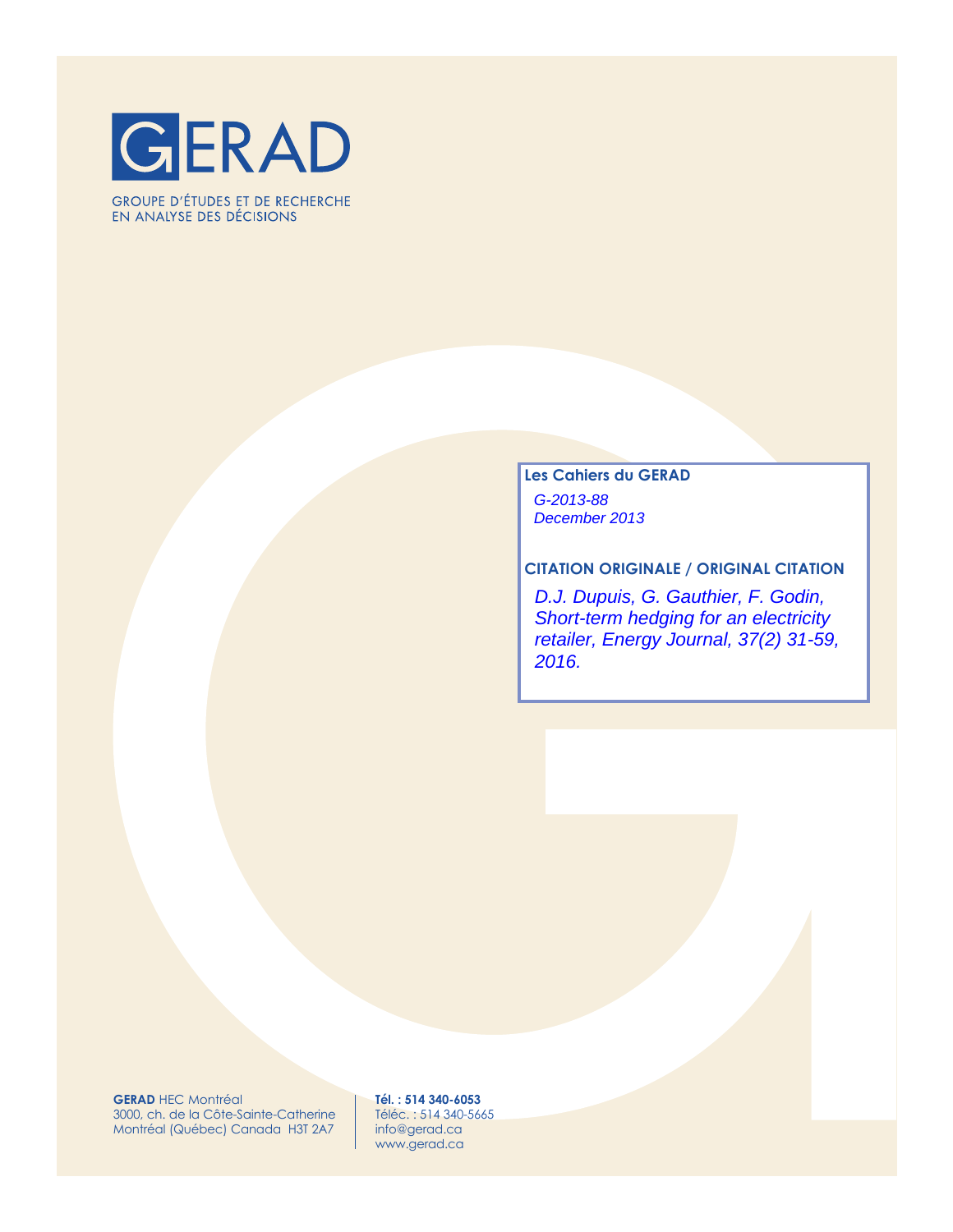### Short-Term Hedging for an Electricity Retailer

D. Dupuis, G. Gauthier, F. Godin

G–2013–88

December 2013

Les textes publiés dans la série des rapports de recherche HEC n'engagent que la responsabilité de leurs auteurs. La publication de ces rapports de recherche bénéficie d'une subvention du Fonds de recherche du Québec – Nature et technologies.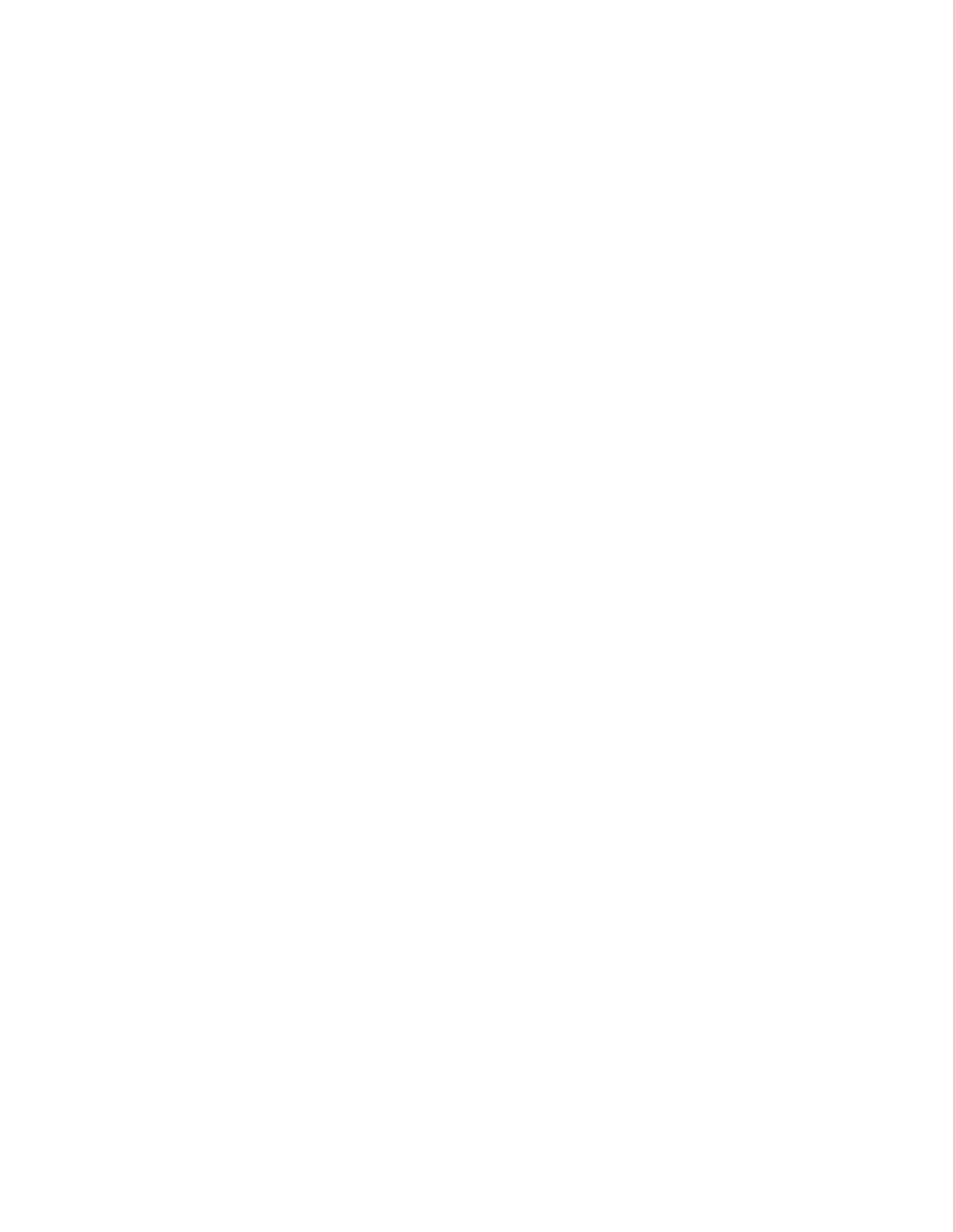# Short-Term Hedging for an Electricity Retailer

Debbie Dupuis **Geneviève Gauthier** Frédéric Godin

GERAD & Department of Management Sciences HEC Montréal Montréal (Québec) Canada, H3T 2A7

> debbie.dupuis@hec.ca genevieve.gauthier@hec.ca frederic.godin@hec.ca

> > December 2013

Les Cahiers du GERAD G–2013–88

Copyright © 2013 GERAD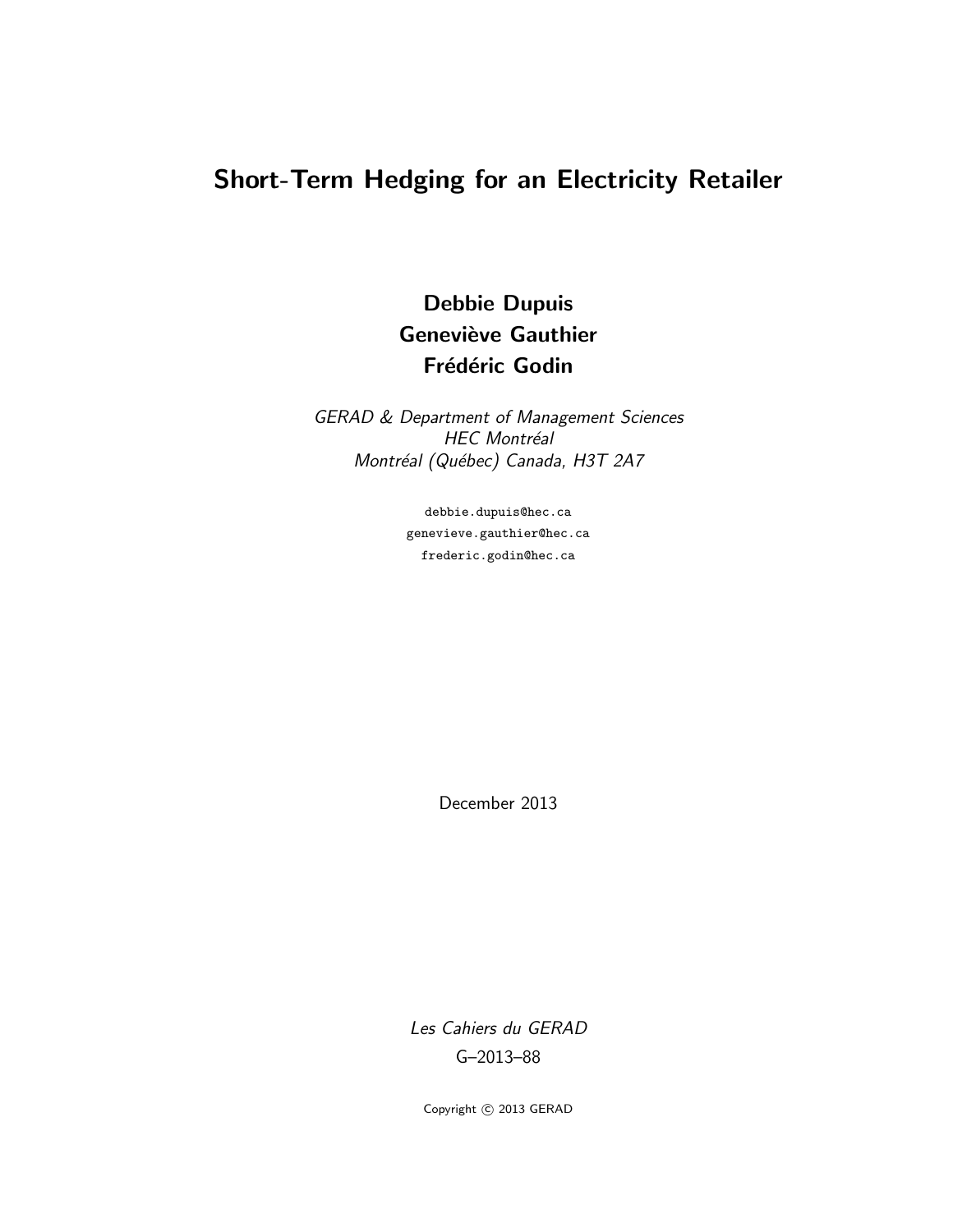Abstract: A dynamic global hedging procedure making use of futures contracts is developed for a retailer of the electricity market facing price, load and basis risk. Statistical models reproducing stylized facts are developed for the electricity load, the day-ahead spot price and futures prices in the Nord Pool market. These models serve as input to the hedging algorithm, which also accounts for transaction fees. Backtests with market data from 2007 to 2012 show that the global hedging procedure provides considerable risk reduction when compared to hedging benchmarks found in the literature.

Key Words: Risk management, power markets, energy, load modeling, futures contracts.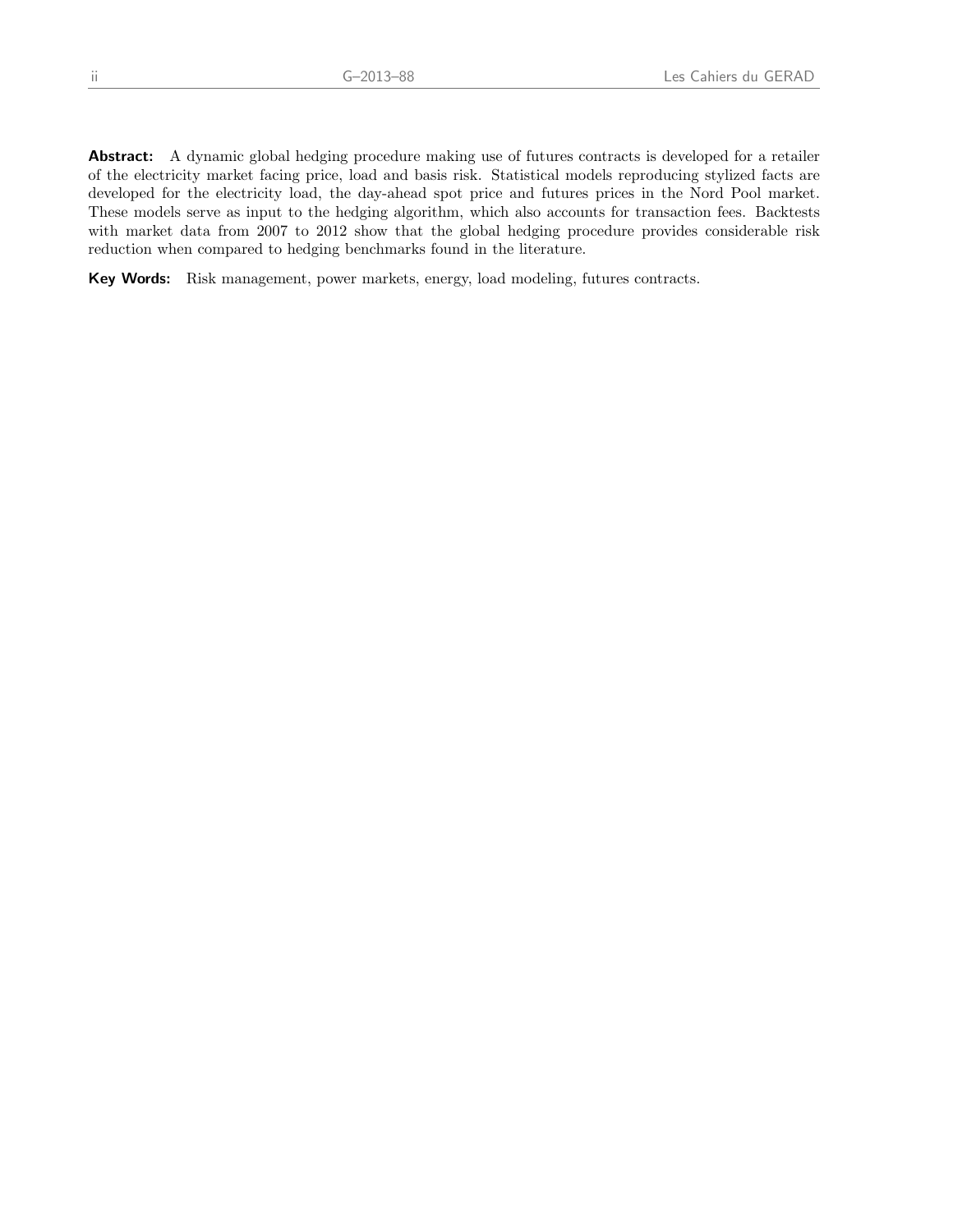# 1 Introduction

With the recent liberalization of electricity markets and the disentanglement of the vertical integration in the electricity supply chain in Nordic countries, continental Europe and North America, new risks have arisen for some of the participants of the electricity markets. One such risk-facing participant is the retailer buying from wholesalers to sell to end-users. These retailers<sup>[1](#page-5-0)</sup> sign contracts giving them the obligation to supply electricity to consumers. Retailers often need to supply a quantity of electricity at a fixed price while acquiring it at a variable market price [\(Von der Fehr and Hansen](#page-26-0) [2010,](#page-26-0) [Johnsen](#page-26-1) [2011\)](#page-26-1), exposing the retailers to price risk. Furthermore, as the quantity of electricity which must be supplied to consumers is uncertain, retailers also face load (or volumetric) risk [\(Deng and Oren](#page-25-0) [2006\)](#page-25-0).

Electricity is not easily storable and retailers cannot build up electricity reserves upon which to draw to cover an unexpectedly high load demand or an electricity price increase. The non-storability of electric power fuels extreme price volatility as highly inelastic demand can cause spot prices to skyrocket when shortages occur. For retailers, the volatility can affect profitability since an unexpected high cost of electricity can lead to major losses. The profit margin for a retailer is so small in relation to the price risk that the profit margin can quickly disappear if the price risk is not hedged [\(NordREG](#page-26-2) [2010\)](#page-26-2). In some cases, there was eventual bankruptcy as with the Pacific Gas and Electric Company in 2001 and Texas Commercial Energy in 2003. To prevent such events, some government regulatory initiatives were even implemented to force retailers to hedge their obligation to serve electricity loads. For example, the California Public Utility Commission now requires load serving entities (LSE) to use forward contracts and options (with mandatory physical settlement) to reduce their risk exposure [\(State of California](#page-26-3) [2004\)](#page-26-3).

It is clear that deficient risk management can lead to financial hardship for retailers and developing effective hedging methodologies in the electricity market has become paramount. Different approaches, using different electricity derivatives, have been proposed in the literature. [Deng and Oren](#page-25-0) [\(2006\)](#page-25-0) survey available derivatives and list the papers that implement methods pertaining to each. Hedging procedures can be divided into two main categories: (i) static, and (ii) dynamic. For static hedging, hedging instruments are bought at one point in time and the hedging portfolio is never rebalanced. For dynamic hedging, the composition of the hedging portfolio is adjusted through time as additional information becomes available. Dynamic hedging procedures can be divided into two sub-categories, which we refer to as local and global hedging. Local hedging procedures minimize the risk associated with the portfolio until the next rebalancing whereas global hedging procedures minimize the risk related to the terminal cash flow.

Several papers apply static hedging without considering load uncertainty. [Stoft et al.](#page-26-4) [\(1998\)](#page-26-4) describe simple hedging strategies with vanilla derivatives. [Bessembinder and Lemmon](#page-25-1) [\(2002\)](#page-25-1) identify the optimal position in forward contracts for electricity producers and retailers through an equilibrium scheme. [Fleten](#page-26-5) [et al.](#page-26-5) [\(2010\)](#page-26-5) optimize the static futures contract position of a hydro-power electricity producer in Nord Pool. Other papers studying static hedging incorporate load uncertainty in their model. [Wagner et al.](#page-26-6) [\(2003\)](#page-26-6) and [Woo et al.](#page-26-7) [\(2004\)](#page-26-7) investigate static hedges with forward and futures contracts under different risk constraints. [Deng and Xu](#page-25-2) [\(2009\)](#page-25-2) examine hedging strategies using interruptible contracts in a one-period setting. In a series of papers, [Oum et al.](#page-26-8) [\(2006\)](#page-26-8), [Oum and Oren](#page-26-9) [\(2009\)](#page-26-9) and [Oum and Oren](#page-26-10) [\(2010\)](#page-26-10) propose a static hedging procedure maximizing the expected utility of a LSE using a portfolio of derivatives. [Kleindorfer and](#page-26-11) [Li](#page-26-11) [\(2005\)](#page-26-11) optimize the expected return of an electricity portfolio corrected by a risk measure (either variance or Value-at-Risk).

To the authors' best knowledge, there exists no paper on dynamic hedging which incorporates load uncertainty. The literature on dynamic hedging strategies includes some local procedures. For example, [Ederington](#page-25-3) [\(1979\)](#page-25-3) suggests to hedge an underlying asset with its futures in a way to minimize the one-period variance of the total portfolio. Byström [\(2003\)](#page-25-4), [Madaleno and Pinho](#page-26-12) [\(2008\)](#page-26-12), [Zanotti et al.](#page-26-13) [\(2010\)](#page-26-13), [Liu et al.](#page-26-14) [\(2010\)](#page-26-14), and [Torro](#page-26-15) [\(2012\)](#page-26-15) adapt this procedure to the electricity market, but with different model specifications for the spot and futures prices. Byström [\(2003\)](#page-25-4) applies one-week horizon hedges on Nord Pool, comparing conditional and unconditional hedge ratios. The unconditional version of hedge ratios outperforms

<span id="page-5-0"></span><sup>&</sup>lt;sup>1</sup> Retailers is the term used on Nord Pool for these participants. On the US market, they are referred to as load serving entities.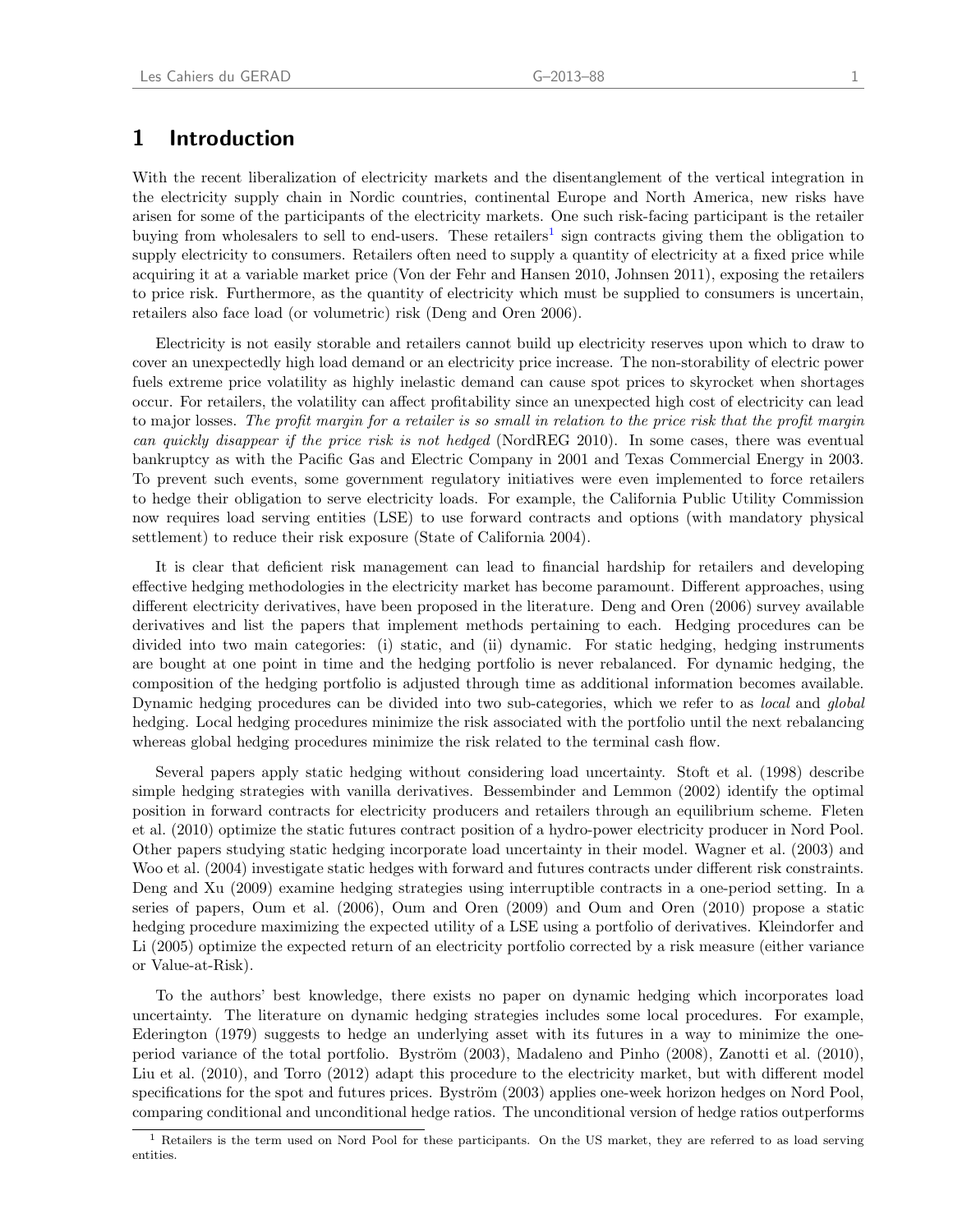the conditional models. [Madaleno and Pinho](#page-26-12) [\(2008\)](#page-26-12) and [Zanotti et al.](#page-26-13) [\(2010\)](#page-26-13) compare different correlation models for the spot and futures prices to compute optimal hedge ratios on European electricity markets. [Liu et al.](#page-26-14) [\(2010\)](#page-26-14) use copulas to represent the relationship between the spot and futures prices. [Torro](#page-26-15) [\(2012\)](#page-26-15) studies the case of early dismantlement of the hedging portfolio in the Nord Pool market.

Alternative dynamic hedging schemes are discussed in [Eydeland and Wolyniec](#page-25-5) [\(2003\)](#page-25-5). For example, there is delta hedging, a method which consists in building a portfolio with value variations that mimic those of the hedged contingent claim. [Eydeland and Wolyniec](#page-25-5) [\(2003\)](#page-25-5) apply delta hedging to achieve perfect replication when a LSE hedges the price of a fixed amount of load to be served. When perfect replication cannot be achieved, they propose local mean-variance optimization to tackle hedging problems.

Local procedures are attractive because they are simple to implement. Local risk minimization procedures are myopic however as they do not necessarily minimize the risk through the entire period of exposur[e](#page-26-16) [\(see](#page-26-16) Rémillard 2013). Global hedging procedures remedy this drawback by taking into account the outcomes of all future time periods at any point in time; they evaluate the adequacy of a hedge by looking at the terminal hedging error, i.e. at the maturity of the hedged contingent claim. The following is a non-exhaustive list of papers which study this methodology in general financial contexts. [Schweizer](#page-26-17) [\(1995\)](#page-26-17) minimizes the global quadratic hedging error in a discrete-time framework for European-type securities. Rémillard et al. [\(2010\)](#page-26-18) extend his work for American-type derivatives. Föllmer and Leukert [\(1999\)](#page-26-19) minimize the probability of incurring a hedging shortfall. Föllmer and Leukert [\(2000\)](#page-26-20) minimize an expected function of the terminal hedging error. To the authors' best knowledge, developing global dynamic hedging procedures in electricity markets has not yet been attempted.

The current paper therefore seeks to fill the gap in the literature concerning global hedging procedures for electricity markets and offers three main contributions. First, a dynamic global hedging methodology is developed for a retailer trying to hedge itself with futures contracts by considering both its price and load risks. Obtaining global solutions to hedging problems is non-trivial and it often requires advanced numerical schemes. This could explain why this avenue has not yet been explored in electricity markets. We not only show that the approach is feasible, but present the first dynamic hedging strategy to account for load risk, and one of very few to account for transaction costs. Second, as our global hedging algorithm uses weekly futures, we develop the required weekly load model. We also present a statistical model for the joint dynamics of the spot and futures prices. A statistical approach using multivariate time series analysis is applied. Third, an empirical study which compares the performance of different hedging procedures on the Nord Pool market is presented.

The non-quadratic global hedging procedure developed outperforms the benchmarks in reducing the risk borne by the retailers. Hedging backtests show a significant reduction in several risk metrics applied to the weekly hedging error. Considering the case of a retailer serving 1% of the Nord Pool load, the TVaR<sub>1%</sub> is reduced from  $172,900 \in \infty$  to  $161,900 \in \infty$  if our load-basis model is used in the delta hedging procedure (see Table [7](#page-18-0)). When our global hedging procedure is applied, the  $TVaR_{1\%}$  is further shrunk by a considerable amount to  $133,100\in$ .

The remainder of the paper is organized as follows. Section [2](#page-6-0) presents the price and volumetric risks faced by retailers and describes the hedging procedure. Section [3](#page-10-0) describes the data used for modeling purposes and presents the models for the electricity load, the spot price and futures prices. Section [4](#page-16-0) describes the numerical experiments which test the efficacy of the hedging methodology. Section [5](#page-19-0) presents concluding remarks. Some technical results, estimation details and goodness-of-fit tests are relegated to Appendices.

# <span id="page-6-0"></span>2 Risk exposure and hedging for retailers

In this section, we describe the risks faced by a retailer and the hedging procedure it can undertake to hedge its exposure with futures contracts.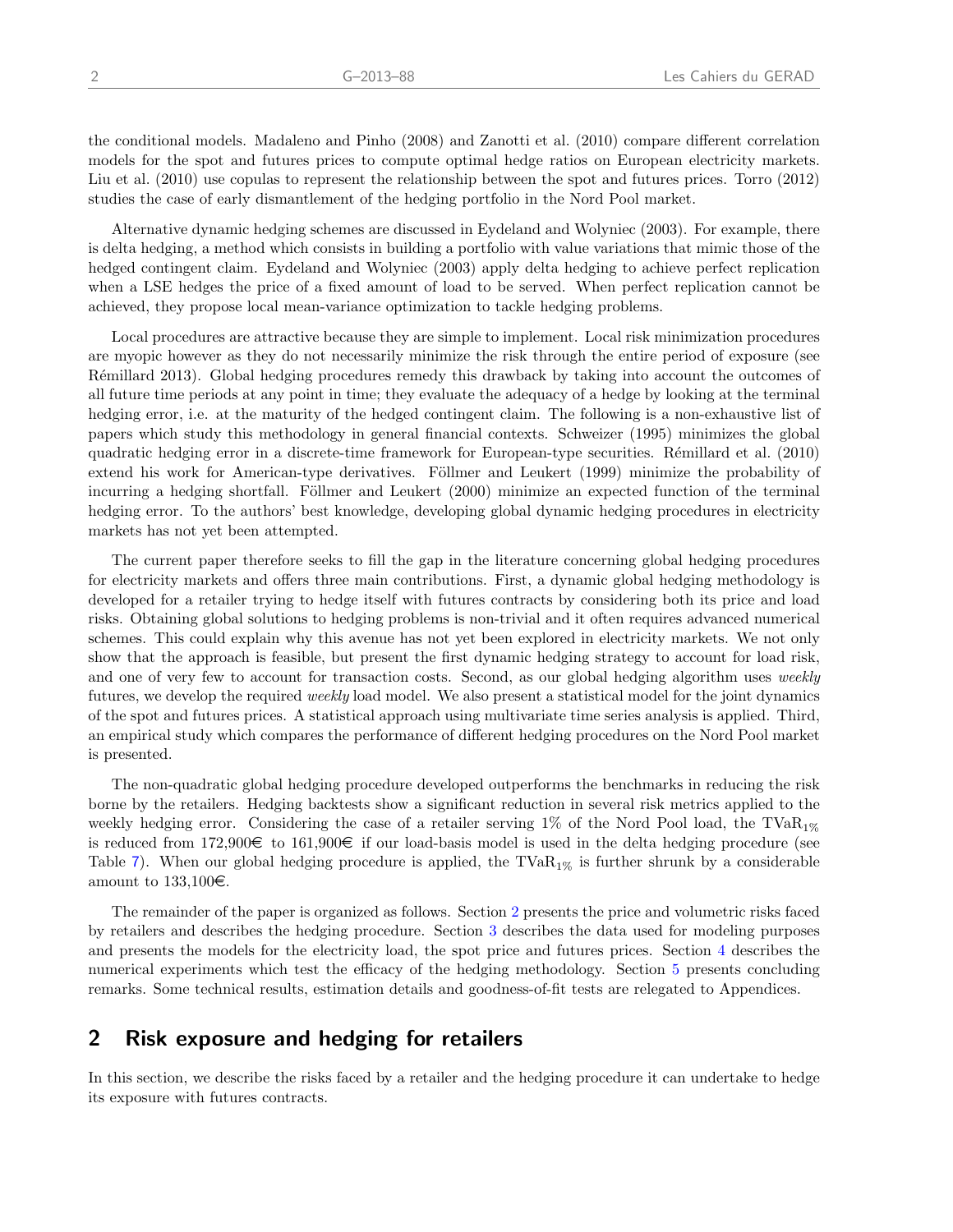### 2.1 Risks faced by retailers

Consider the case of a retailer forced to supply a quantity of electricity at a fixed price to end-users while buying it at a variable price on the market. Market conditions for a retailer might differ across different electricity markets and we look specifically at the Nordic electricity market Nord Pool. This market is chosen since it is one of the first to operate in a liberalized setup, and the mature markets provide some historical data less likely to include structural changes.

Assume all electricity purchases occur on the day-ahead market. In this market, the spot price is set on an hourly basis by balancing supply and demand. Suppose the retailer needs to serve the load  $L_{t,d,h}$  during hour h of day d in week t, while  $S_{t,d,h}$  is the Nord Pool system spot price for the corresponding period. The total load to be served during week  $t$  is thus

<span id="page-7-4"></span>
$$
L_t = \sum_{d=1}^{7} \sum_{h=1}^{24} L_{t,d,h}.
$$
\n(1)

The mean price paid by a retailer for the purchase of each unit of load during week  $t$  is

<span id="page-7-2"></span>
$$
S_t^* = \frac{\sum_{d=1}^7 \sum_{h=1}^{24} L_{t,d,h} S_{t,d,h}}{L_t},\tag{2}
$$

the load-weighted average of all hourly prices during the week. Assume the retailer charges a constant price Π for each unit of load. If no hedging is implemented, the retailer cash flow for weekly operations during week t is

<span id="page-7-3"></span>
$$
L_t(\Pi - S_t^*). \tag{3}
$$

A retailer thus faces revenue uncertainty due to (i) price risk caused by the variability of the spot price  $S_{t,d,h}$ , and subsequently of  $S_t^*$ , and (ii) volumetric risk caused by randomness in the total volume  $L_t$  of electricity to be served.

#### 2.2 Electricity futures contracts

A retailer wishes to hedge its exposure to both price and volumetric risks with derivatives on the electricity markets. Different derivatives are available to hedge those risks: forward and futures contracts, options, weather derivatives and interruptible contracts. With the exception of forward and futures contracts, most derivatives on the Nord Pool market are traded over-the-counter, are illiquid, and are not well-suited for dynamic hedging methodology as they may be unavailable when they are required. More liquid futures and forwards are better suited for dynamic hedging procedures.

For the Nord Pool market, futures and forward contracts are traded on the NASDAQ OMX. Futures contracts provide hedging for shorter horizons (daily and weekly), while forwards cover longer periods (months, quarters and years). The current paper focuses on short-term hedging. Tables [1](#page-7-0) and [2](#page-8-0) present the percentage of trading days on which non-null trading volumes occur for weekly and daily base load futures.<sup>[2](#page-7-1)</sup> Liquidity is much higher on weekly contracts with 1−, 2− and 3−week maturities. These derivatives will be used in this paper.

<span id="page-7-0"></span>

|  | Table 1: Liquidity of weekly futures |  |  |
|--|--------------------------------------|--|--|
|--|--------------------------------------|--|--|

| Weeks-to-maturity |     |        |       |        |      |
|-------------------|-----|--------|-------|--------|------|
| Percentage        | 96% | $90\%$ | - 61% | $29\%$ | -16% |

Notes. Percentage of trading days between January 1st, 2007 and December 31th, 2012 with non-null trading volume of Nord Pool weekly futures on NASDAQ OMX.

<span id="page-7-1"></span><sup>2</sup> Base load means that the contracts deliver electricity during all hours of the day, in opposition to peak load contracts that only deliver electricity between 8:00 a.m. and 8:00 p.m.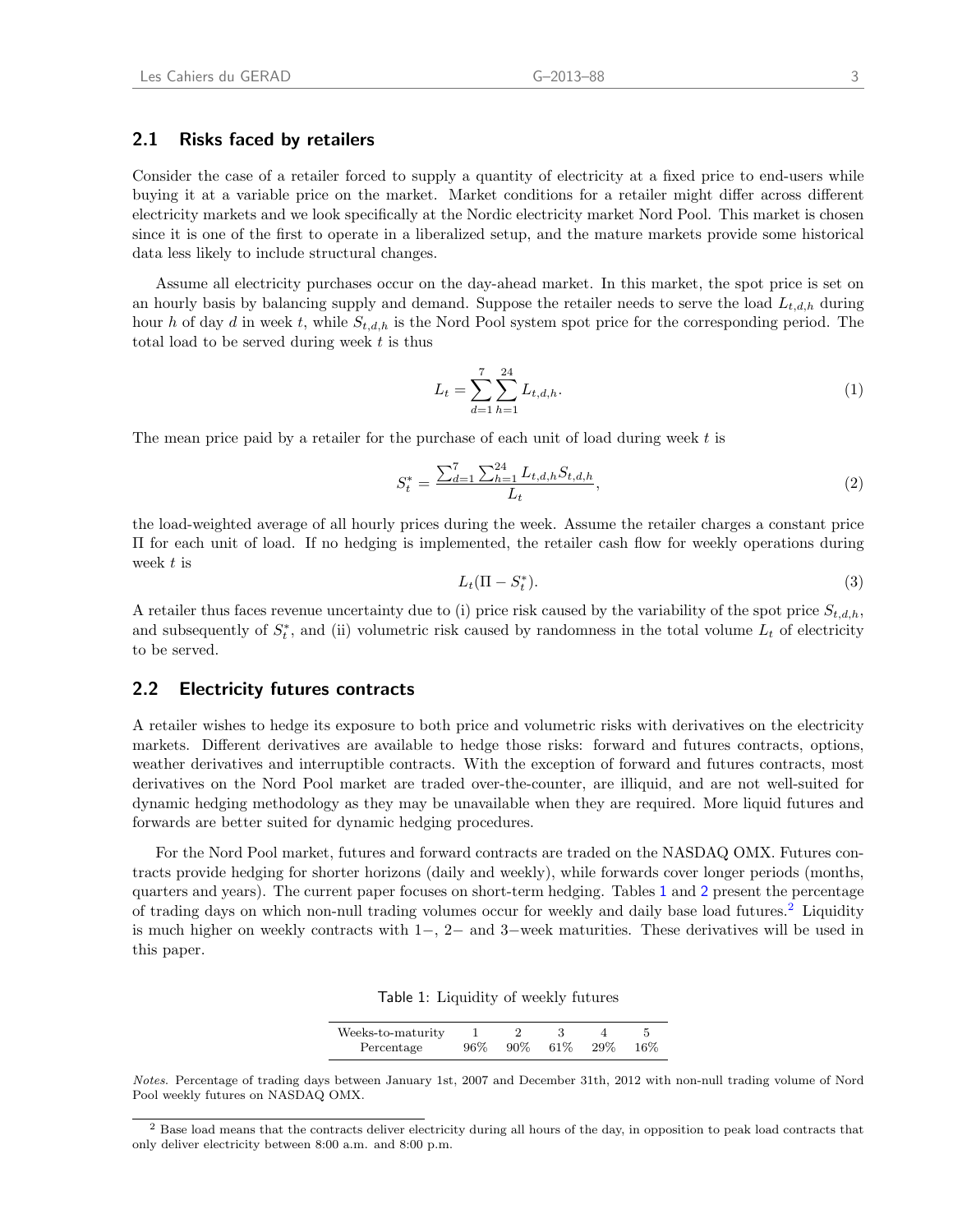#### <span id="page-8-0"></span>Table 2: Liquidity of daily futures

| Days-to-maturity |     |        |              |         |
|------------------|-----|--------|--------------|---------|
| Percentage       | 64% | $16\%$ | $8.8\%$ 2.6% | $2.0\%$ |

Notes. Percentage of trading days between January 1st, 2007 and December 31th, 2012 with non-null trading volume of Nord Pool daily futures on NASDAQ OMX.

Futures on Nord Pool are cash-settled; no exchange of the underlying commodity occurs. The underlying asset  $S_T$  of a weekly futures maturing at week T is the arithmetic average of the Nord Pool system spot price observed during week T:

<span id="page-8-1"></span>
$$
S_t = \frac{1}{7 \times 24} \sum_{d=1}^{7} \sum_{h=1}^{24} S_{t,d,h},\tag{4}
$$

where a week starts on Monday and ends on Sunday. Contracts are traded on NASDAQ OMX during weekdays until the Friday of week  $T - 1$ . The futures is thus not traded during its maturity week.

There is a slight mismatch between the average weekly electricity price paid by the retailer, given by [\(2\)](#page-7-2), and the underlying asset of weekly futures given by [\(4\)](#page-8-1). The basis ratio

<span id="page-8-5"></span>
$$
\eta_t = \frac{S_t^*}{S_t} \tag{5}
$$

links the former and the latter.<sup>[3](#page-8-2)</sup> The basis ratio represents an additional source of risk which must be taken into account by the hedging procedure.

Futures contracts are marked-to-market. This means that (i) their cash flows do not occur strictly at maturity (in opposition to forward contracts) and (ii) the variation of their quote (referred to as the futures price) is reflected by the continuous transfer of funds between the margin accounts of the long and short position holders. Using futures contracts implies having to pay transaction fees and the cost of these will be accounted for in our methods.[4](#page-8-3)

#### 2.3 Hedging procedure

Throughout this section, the retailer hedges its week T exposure. A self-financing investment portfolio containing a risk-free asset<sup>[5](#page-8-4)</sup> and futures with maturity week T is set up at  $t_0$  and rebalanced weekly until  $T-1$ . Since futures are traded during weekdays only, rebalancing occurs on Fridays at closing time. The closing price on Friday of week t (or Sunday if  $t = T$ ) of the risk-free asset is  $B_t = \exp(rt)$ , and the closing price of the futures is  $F_{t,T}$ ,  $t = t_0, \ldots, T-1$ . Since futures are cash-settled, the last futures quote on Sunday of week T is automatically set by the clearing house to  $F_{T,T} = S_T$ . The hedging procedure is summarized by the following algorithm:

**At week**  $t_0$ . An initial amount of capital  $V_{t_0}$  is allocated for hedging purposes. The retailer enters into  $\theta_{t_0+1}$  long positions on the futures contract. A portion  $\mathcal{M}_{t_0}$  of the initial capital is placed in the margin account required by the clearing house. Another part is used to pay transaction fees  $\mathcal{C}_{t_0}$ . The remainder  $\mathcal{B}_{t_0}$ is invested in the risk-free asset. If  $V_{t_0}$  is insufficient to cover the margin call and fees, the money is borrowed. Since entering positions on futures contracts involves no immediate cash flows besides the amount placed in the margin,

$$
V_{t_0} = \mathcal{M}_{t_0} + \mathcal{B}_{t_0} + \mathcal{C}_{t_0}.
$$

<span id="page-8-2"></span><sup>&</sup>lt;sup>3</sup> As shown in Appendix [A,](#page-19-1) the basis ratio  $\eta$  usually evolves between 1 and 1.05. This is explained by a higher spot price during peak hours when electricity consumption is more important.

<span id="page-8-3"></span><sup>4</sup> Transaction fees are described at <http://www.nasdaqomx.com/commodities/Marketaccess/feelist/>. Fixed annual fees for membership to the Exchange are disregarded in the current study. Variable fees which are proportional to the volume of futures transactions include Exchange fees (for trading positions) and Clearing fees (for clearing positions). Exchange fees are 0.004 EUR/MWh. Clearing fees depend on the volume of futures cleared in the most recent quarter, but they range from 0.0035 EUR/MWh to 0.0085 EUR/MWh. For illustrative purposes, a 0.004 EUR/MWh rate is used. Combining Exchange and Clearing fees, entering or clearing any long or short position is therefore approximated to cost 0.004 EUR/MWh.

<span id="page-8-4"></span> $5$  Since this paper focuses on short-term hedging, a constant weekly risk-free rate  $r$  is assumed.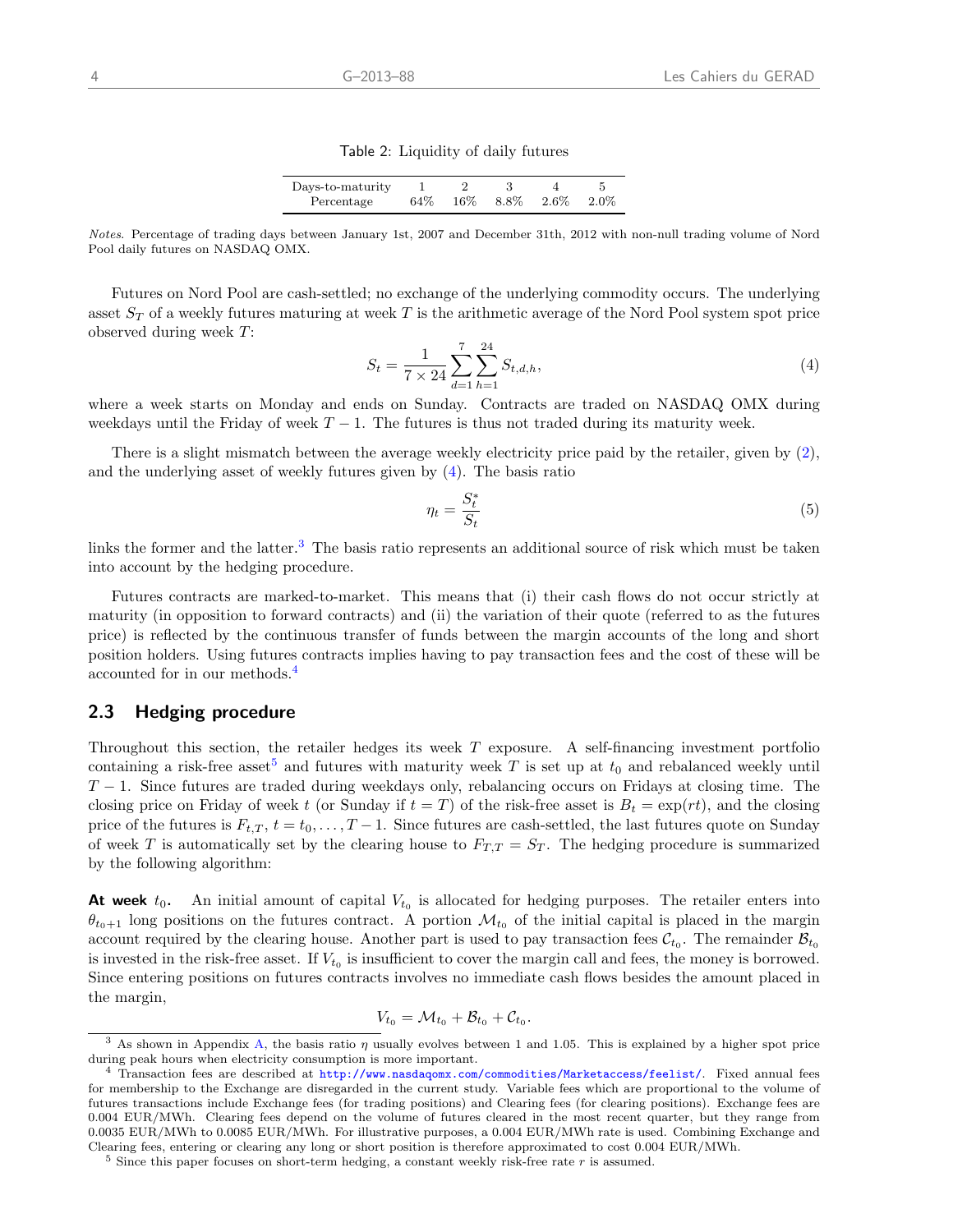Capital  $\mathcal{M}_{t_0} + \mathcal{B}_{t_0} = V_{t_0} - \mathcal{C}_{t_0}$  (both inside and outside the margin) is invested (or borrowed) at the risk-free rate r. [6](#page-9-0)

**At week**  $t + 1$ ,  $t \in \{t_0, \ldots, T-2\}$ . The total capital available for hedging (the sum of the amount placed in the margin account and in the risk-free asset) at week t before transaction costs are paid is  $V_t$ . This capital accrues interest up to week  $t + 1$  and is now worth

$$
(V_t - C_t) \frac{B_{t+1}}{B_t}.
$$

The futures margin account of the retailer is adjusted from marking-to-market,<sup>[7](#page-9-1)</sup> the amount  $\theta_{t+1}(F_{t+1,T}$  $F_{t,T}$ ) is deposited (withdrawn if negative) in the margin account. The total capital available for hedging at week  $t + 1$  is therefore

<span id="page-9-4"></span>
$$
V_{t+1} = (V_t - C_t) \frac{B_{t+1}}{B_t} + \theta_{t+1} (F_{t+1,T} - F_{t,T}).
$$

The retailer modifies its portfolio to hold  $\theta_{t+2}$  long positions on the futures contract. Transactions fees  $C_{t+1}$ are paid. A margin call might be made, but it does not affect the total amount  $V_{t+1} - C_{t+1}$  invested at the risk-free rate.

At week  $T$ . The terminal hedging capital is

$$
V_T = (V_{T-1} - C_{T-1})\frac{B_T}{B_{T-1}} + \theta_T(S_T - F_{T-1,T}) - C_T,
$$

where  $C_T$  are clearing fees. Transaction costs are computed following  $C_T = 0.004|\theta_T|$  (final clearing costs) and  $C_t = 0.004|\theta_{t+1} - \theta_t|$  if  $t < T$  with  $\theta_{t_0} = 0$ .

The retailer is at risk of bearing losses when the price it pays to purchase electricity is higher than the price it charges to its customers. To avoid this situation, the hedging algorithm proposed in this paper aims at minimizing risks related to electricity procurement costs incurred by the retailer. Having reliable procurement costs stabilizes the retailer's profitability.[8](#page-9-2) Weekly futures, which are used by the retailer to hedge its exposure, allow locking in the payoff of the variable contingent claim  $S_T$  to  $F_{t_0,T}$  (see Appendix [B\)](#page-20-0).<sup>[9](#page-9-3)</sup> However, the retailer has short positions on  $S_T^*$  (instead of  $S_T$ ) because it needs to buy electricity at that price. Since  $S_T^* = \eta T S_T$ , the electricity procurement target price for each unit of load bought by the retailer during week T is set to  $(S_T^*/S_T)F_{t_0,T} = \eta_T F_{t_0,T}$ . The retailer's cash flow at time T, given by Equation [\(3\)](#page-7-3), can be separated into an unhedged cash flow  $L_T(\Pi - \eta_T F_{t_0,T})$ , the baseline profit margin, and a more risky component  $\mathcal{L}_T(S_T - F_{t_0,T})$ , the procurement costs risk:

$$
L_T(\Pi - S_T^*) = L_T(\Pi - \eta_T F_{t_0,T}) - L_T(S_T^* - \eta_T F_{t_0,T})
$$
  
= 
$$
L_T(\Pi - \eta_T F_{t_0,T}) - \mathcal{L}_T(S_T - F_{t_0,T})
$$

where the load-basis  $\mathcal{L}_T$  is the product of the load and the basis factor:

$$
\mathcal{L}_t = \eta_t L_t. \tag{6}
$$

The procurement costs risk can cause large losses when the price  $S_T$  peaks way above the futures price  $F_{t_0,T}$ . The hedging strategy aims at offsetting the variation of the quantity

<span id="page-9-0"></span><sup>&</sup>lt;sup>6</sup> It is assumed that the retailer can always borrow capital at the risk-free rate. Such an assumption has a limited impact; hedging errors are very insensitive to interest rates because of the short term horizon of the hedge.

<span id="page-9-1"></span><sup>7</sup> To simplify calculations, it is assumed that the futures are marked-to-market weekly. On NASDAQ OMX, marking-tomarket is in reality performed daily. However, because maturities are short-term (and therefore accumulation of interest is small), such an approximation has only a minor impact.

<span id="page-9-2"></span><sup>8</sup> Hedging procurement costs does not remove all risks; profits are still proportional to the load. Adequate hedging of procurement costs will however prevent extreme losses.

<span id="page-9-3"></span><sup>&</sup>lt;sup>9</sup> This is true if transaction fees are disregarded.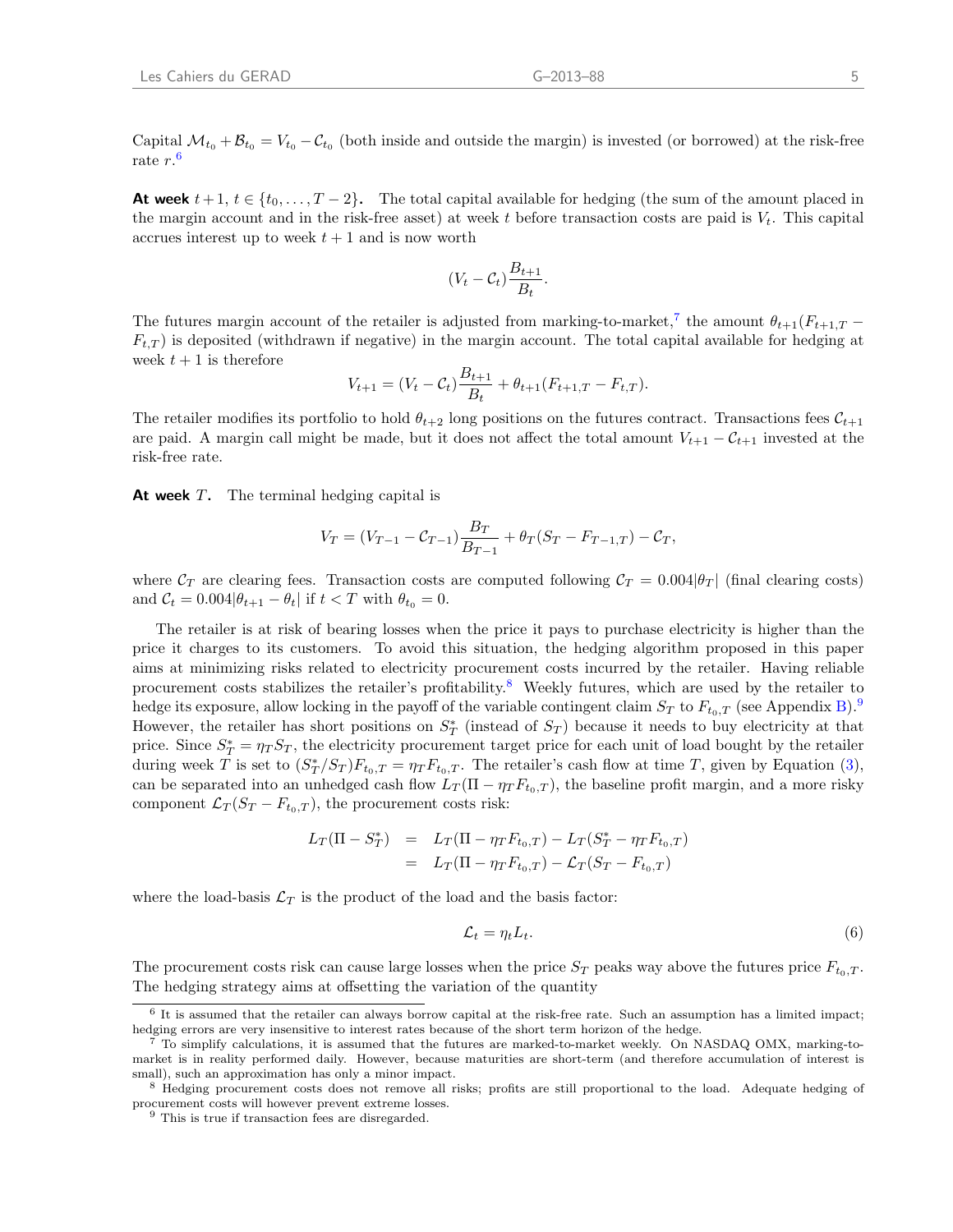$$
\Psi_T = \mathcal{L}_T (S_T - F_{t_0, T}) \tag{7}
$$

while the retailer determines the fixed price Π to extract an expected but uncertain profit. Considering the load-basis  $\mathcal L$  (instead of the load L and the basis factor  $\eta$  separately) is convenient since only a single model is required for the former quantity (instead of two models for the latter).

The retailer would like the terminal value of the hedging portfolio  $V_T$  to be bigger than the target  $\Psi_T$ (or at least as close as possible to it) to offset the procurement costs risk. The global hedging problem that must be solved is thus

<span id="page-10-5"></span>
$$
\min_{\left(\theta_{t_0+1},\ldots,\theta_T\right)\in\Theta} \mathbb{E}\left[G(\Psi_T - V_T)|\mathcal{G}_{t_0}\right],\tag{8}
$$

where  $V_T = V_T(\theta_{t_0+1}, \ldots, \theta_T)$ ,  $\mathcal{G} = {\mathcal{G}_t | t = t_0, ..., T}$  is the filtration that defines the information available to the retailer,<sup>[10](#page-10-1)</sup>  $\Theta$  is the set of all trading strategies available to the retailer<sup>[11](#page-10-2)</sup> and G is a penalty function which weights and sanctions losses. Some integrability and regularity conditions might need to be satisfied to ensure that the solution exists.

There are numerous possibilities for the penalty function G. A standard choice in the literature is the quadratic function,  $G(x) = x^2$ , since it conveniently leads to semi-analytical formulas [\(Schweizer](#page-26-17) [1995\)](#page-26-17) and therefore enhances the tractability and the computational speed of the solution. This approach has two principal caveats: (i) the semi-analytical formulas do not take transaction fees into account; (ii) the quadratic penalty is symmetric, such that gains and losses are equally penalized.[12](#page-10-3) To remedy the problem of penalized gains, we also consider a semi-quadratic penalty<sup>[13](#page-10-4)</sup>

<span id="page-10-6"></span>
$$
G(x) = x^2 1_{\{x>0\}}.\t\t(9)
$$

A retailer using this penalty tries to remove losses as much as possible and disregards gains. A drawback of using this penalty is that it leads to a substantial increase in the numerical burden. The computations are however still feasible for the current framework. The computation of solutions for problem  $(8)$  with penalty [\(9\)](#page-10-6) is discussed in Appendix [C.](#page-20-1) A simulation-based algorithm is proposed to solve the Bellman equation. This algorithm can accommodate a wide class of penalty functions.

# <span id="page-10-0"></span>3 Models for the state variables

To compute the optimal trading strategy, the dynamics of the state variables  $\mathcal{L}_t$  and  $F_{t,T}$ , the key components in the hedging problem, must be modeled. The proposed models are constructed from historical data.

### 3.1 Load-basis

We assume that the load the retailer must supply is proportional to the entire system load on the Nord Pool spot market.<sup>[14](#page-10-7)</sup> This proportionality assumption, which is justified by a high correlation between firm load and market load, is also found in [Coulon et al.](#page-25-6) [\(2012\)](#page-25-6) for the Texas electricity market.

Load forecasting has been studied in the literature. [Weron](#page-26-21) [\(2006\)](#page-26-21) surveys different load forecasting methods and divides them in two classes: artificial intelligence models (neural networks, fuzzy logic, support vector machines) and statistical models (regression models, exponential smoothing, Box-Jenkins type time series models). Load forecasting methods are split into three different segments: short-term load forecasting (STLF), medium-term load forecasting (MTLF) and long-term load forecasting (LTLF). STLF is interested in hourly forecasts up to one week ahead, MTLF considers forecasts from one week to one year ahead and LTLF considers even longer horizons. The vast majority of the load forecasting literature considers STLF [\(Hahn et](#page-26-22)

<span id="page-10-1"></span><sup>&</sup>lt;sup>10</sup> The retailer is assumed to consider information  $G$  [relative to past and contemporaneous load-basis, spot prices and futures](#page-26-22) [prices:](#page-26-22)  $\mathcal{G}_t = \sigma\{\mathcal{L}_u, S_u, F_{u,u+j} | 0 \le u \le t, j = 1, 2, 3\}.$ 

<span id="page-10-2"></span><sup>&</sup>lt;sup>11</sup> In the current paper, this consists of all G−[predictable trading strategies, meaning that](#page-26-22)  $\theta_{t+1}$  is  $\mathcal{G}_t$ -measurable for all t.

<span id="page-10-4"></span><span id="page-10-3"></span> $12$  [Ni et al. \(2012\) add a linear term to the quadratic penalty which makes it asymmetric.](#page-26-22)  $13$  This penalty is also considered in a hedging problem by François et al. (2012).

<span id="page-10-7"></span><sup>&</sup>lt;sup>14</sup> [If the internal load data of the retailer do not support this assumption, the load model should be reworked. For differences](#page-26-22)

[between the load consumption patterns across the four countries that are part of the Nord Pool market, see Huovila \(2003\).](#page-26-22)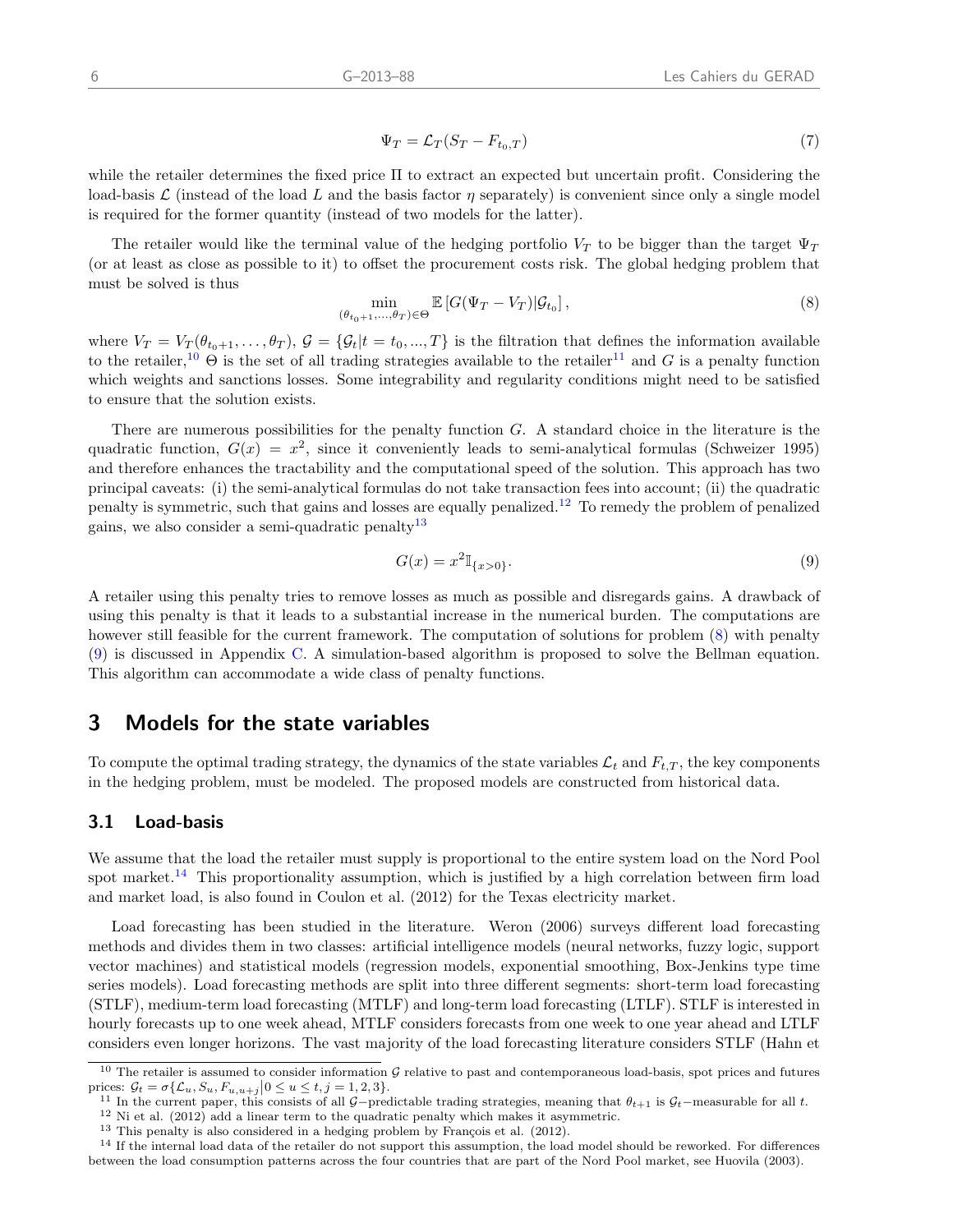[al.](#page-26-22) [2009\)](#page-26-22), but MTLF has attracted more attention recently. [Gonzalez et al.](#page-26-23) [\(2008\)](#page-26-23) use a combination of neural networks and Fourier series to represent respectively the trend and the cyclical fluctuation of the monthly load in the Spanish market. In their paper, Fourier series outperform neural networks in their predictive ability for the cyclical load fluctuations. [Abdel-Aal](#page-25-7) [\(2008\)](#page-25-7) compares the use of neural and abductive networks to forecast the monthly load supplied by a power utility based in Seattle. [Abdel-Aal and Al-Garni](#page-25-8) [\(1997\)](#page-25-8) compare the use of univariate ARIMA process, abductive networks and multivariate regression models incorporating demographic, economic and weather related covariates to forecast the monthly domestic energy consumption in the Eastern province of Saudi Arabia. ARIMA processes outperformed their competitors in their study. [Barakat and Al-Qasem](#page-25-9) [\(1998\)](#page-25-9) propose a regression model with time and temperature as covariates to forecast the weekly load on the Riyadh system (Saudi Arabia).

To the authors' best knowledge, no MTLF has been attempted in the literature for the weekly load in Nord Pool. A parametric statistical model for load dynamics on Nord Pool, that supports our hedging methodology, is now presented.

#### 3.1.1 Load-basis data

Time series of hourly load (in MegaWatt-hours, MWh) and hourly day-ahead spot price (in Euros,  $\epsilon$ ) on Nord Pool for the January 1st, 2007 to July 29th, 2012 period are obtained through the Nord Pool FTP server.<sup>[15](#page-11-0)</sup> The hourly load is aggregated as shown in [\(1\)](#page-7-4) and yields 291 weekly load observations. The resulting load series L and basis ratio series  $\eta$  defined by Equation [\(5\)](#page-8-5) are then combined to obtain the load-basis series  $\mathcal L$ in  $(6)$ .

The most salient feature of the load time series is a seasonal pattern, both in the mean and in the variance. Autocorrelation between consecutive load departures from its trend is also present. The model chosen for the dynamics of the load-basis  $\mathcal L$  (observed in Figure 1) is thus:

<span id="page-11-1"></span>
$$
\mathcal{L}_t - g(t) = \gamma (\mathcal{L}_{t-1} - g(t-1)) + \sqrt{v(t)} \epsilon_t^{(\mathcal{L})}
$$
\n(10)

$$
g(t) = \beta_0 + \sum_{j=1}^{P} \beta_j C_t^{(\sin,j)} + \sum_{j=1}^{P} \beta_{j+P} C_t^{(\cos,j)}
$$
(11)

$$
\log v(t) = \alpha_0 + \sum_{j=1}^{Q} \alpha_j C_t^{(\sin,j)} + \sum_{j=1}^{Q} \alpha_{j+Q} C_t^{(\cos,j)}
$$
(12)

where  $\epsilon^{(\mathcal{L})}$  is a strong standardized Gaussian white noise. The g function represents the seasonal trend of the load-basis level and its fitted value is represented by the dashed line in Figure 1. The  $v$  function characterizes the trend in the variance of seasonally corrected load-basis observations and the square root of its fitted value is represented by the dashed line in Figure [2](#page-13-0). Terms of a Fourier expansion

<span id="page-11-4"></span>
$$
C_t^{(\sin, j)} = \sin\left(\frac{3\pi}{2} + \frac{2\pi jt}{365.25/7}\right), \quad C_t^{(\cos, j)} = \cos\left(\frac{3\pi}{2} + \frac{2\pi jt}{365.25/7}\right)
$$

are used to capture yearly cycles (see also [Gonzalez et al.](#page-26-23) [\(2008\)](#page-26-23)). The  $\gamma$  parameter in Equation [\(10\)](#page-11-1) represents the autocorrelation in seasonally corrected load-basis observations. To preserve the Markov property, only one lag is considered.<sup>[16](#page-11-2)</sup> Parameters to be estimated are  $\gamma, \beta_0, \ldots, \beta_{2P}, \alpha_0, \ldots, \alpha_{2Q}$ .

#### 3.1.2 Estimation of model parameters

The model estimation is performed in two steps.<sup>[17](#page-11-3)</sup> The first consists in estimating  $\gamma$  and  $\beta_0, \ldots, \beta_{2P}$  by quasi-maximum likelihood under the assumption that  $v(t)$  is constant. The optimal number  $P = 3$  of Fourier terms in the mean trend is chosen using the cross-validation procedure described in Appendix [D.1.](#page-22-0) Table [3](#page-12-0)

<span id="page-11-0"></span><sup>15</sup> Nord Pool uses the expression "turnover" to designate the load.

<span id="page-11-3"></span><span id="page-11-2"></span><sup>16</sup> Otherwise each additional lag would have to be included as a state variable.

<sup>&</sup>lt;sup>17</sup> Results in Appendix [D.2](#page-23-0) show that the fitted model is good and a more numerically challenging single-step estimation was thus not attempted.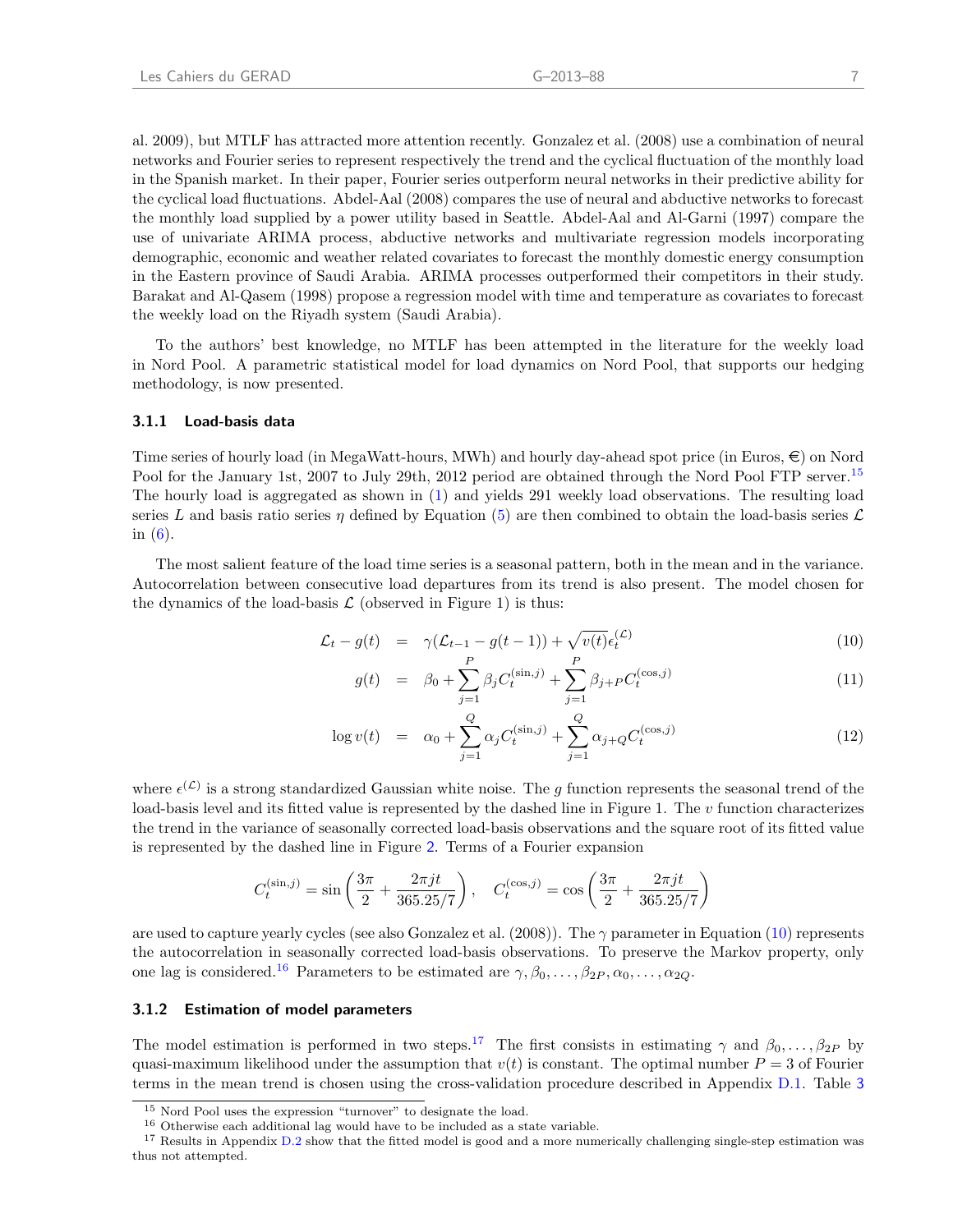gives estimated parameters and their standard errors for this step. Figure 1 shows the load series  $L$ , the loadbasis series  $\mathcal L$  and the estimated load-basis seasonality trend g. Even if the variance v is presumed constant during the estimation of the trend parameters,  $^{18}$  $^{18}$  $^{18}$  the overall trend seems reasonably captured. The corrected load is much larger in winter than in summer; this is expected given the winter heating requirements for Scandinavian countries. The autocorrelation parameter  $\gamma$  is estimated at 0.68, this large value indicating a high persistence in load deviations from the trend.

<span id="page-12-0"></span>Table 3: Load-basis seasonality trend parameters

| Parameter       | $\sim$ | $\beta_0 \times 10^{-6}$ | $\beta_1 \times 10^{-6}$ | $\beta_2 \times 10^{-6}$ | $\beta_3 \times 10^{-6}$ | $\beta_4 \times 10^{-6}$ | $\beta_5 \times 10^{-6}$ | $\beta_6 \times 10^{-6}$ |
|-----------------|--------|--------------------------|--------------------------|--------------------------|--------------------------|--------------------------|--------------------------|--------------------------|
| Estimated Value | 0.68   | 5.70                     | $-1.13$                  | $-0.15$                  | 0.06                     | $0.24\,$                 | $\rm 0.10$               |                          |
| Standard Error  | 0.04   | $0.04\,$                 | 0.06                     | $0.05\,$                 | 0.04                     | $0.06\,$                 | $\rm 0.05$               | 0.04                     |

Notes. Estimated parameters and their standard error for the load-basis seasonality trend  $g$  defined by Equation [\(11\)](#page-11-1). Observations between January 1st, 2007 and July 29th, 2012. Estimated parameter variance is obtained through the inverse of the observed Fisher information matrix.



Figure 1: Load-basis seasonality trend curves

Notes. Observed total weekly load on the Nord Pool market as defined by  $(1)$ , corresponding load-basis  $\mathcal L$  and fitted seasonality trend  $q(t)$ . Observations between January 1st, 2007 and July 29th, 2012. Load data before 2007 are also included to show the shift in the overall system load level and justify the use of data starting from January 2007.

Once the trend parameters are estimated, proxy values for  $\sqrt{v(t)}\epsilon_t^{(\mathcal{L})}$ , denoted  $\sqrt{\hat{v}(t)}\hat{\epsilon}_t^{(\mathcal{L})}$ , can be computed using Equation [\(10\)](#page-11-1). Those proxies serve as input in the second step which consists in estimating  $\alpha_0, \ldots, \alpha_{2Q}$ by maximum likelihood (ML). The optimal number  $Q = 2$  of Fourier terms in the variance trend is selected through the cross-validation procedure described in Appendix [D.1.](#page-22-0) Table [4](#page-12-2) presents the estimated parameters through the cross-vandation procedure described in Appendix D.1. Table 4 presents the estimated parameters for the variance model [\(12\)](#page-11-1). Figure [2](#page-13-0) shows the estimated standard deviation trend  $\sqrt{\hat{v}_t}$  (dashed curve) and the absolute value of the  $\sqrt{\hat{v}(t)}\hat{\epsilon}_{t}^{(L)}$  proxies (full curve). The peak in volatility occurs in the beginning of winter, while the lowest volatility is observed during the end of the summer. Goodness-of-fit tests that confirm the adequacy of the load model are found in Appendix [D.2.](#page-23-0)

<span id="page-12-2"></span>

| Table 4: Load-basis variance trend |  |  |
|------------------------------------|--|--|
|------------------------------------|--|--|

| Parameter       | $\alpha_0$ | $\alpha_1$ | $\alpha$ | $\alpha$ <sup>3</sup> | $\alpha_4$ |
|-----------------|------------|------------|----------|-----------------------|------------|
| Estimated Value | 24.40      | $-0.72$    | $-0.38$  | 0.49                  | $-0.32$    |
| Standard Error  | 0.08       | 0.11       | 0.11     | 0.11                  | 0.12       |

Notes. Estimated parameters and their standard error for the load-basis variance trend  $v$  defined by Equation [\(12\)](#page-11-1). Observations between January 1st, 2007 and July 29th, 2012. Estimated parameter variance is obtained through the inverse of the observed Fisher information matrix.

<span id="page-12-1"></span><sup>&</sup>lt;sup>18</sup> At this step, the constant estimated volatility is  $\sqrt{\hat{v}} = 2.264 \times 10^5$ .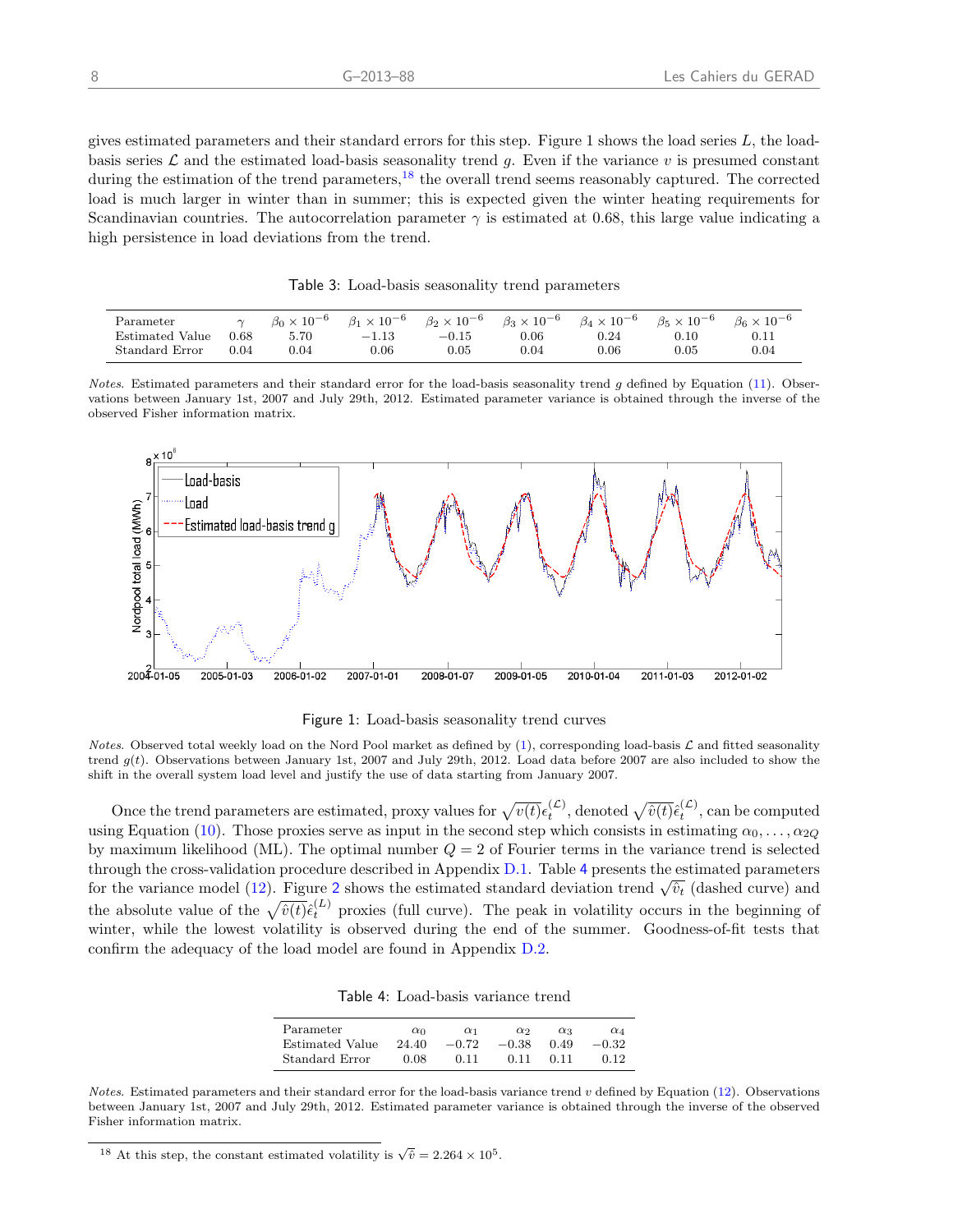

<span id="page-13-0"></span>Figure 2: Load-basis standard deviation trend curves

*Notes.* Realized absolute load-basis volatility  $\sqrt{\hat{v}(t)}|\hat{\epsilon}_t^{(\mathcal{L})}|$  and fitted standard deviation trend  $\sqrt{\hat{v}}$  as defined by Equation [\(12\)](#page-11-1). Data between January 1st, 2007 and July 29th, 2012.

#### 3.1.3 Load-basis forecasting from incomplete information

The selection of  $\theta_{t+1}$ , the number of futures shares detained in the portfolio from the Friday of week t until the Friday of week  $t + 1$ , is based on  $\mathcal{L}_t$ , the weekly load-basis on week t. However  $\mathcal{L}_t$  is only observed at midnight on Sunday of week  $t$ , and not at the closing time of markets on Friday. What is observed at the latter time is the sum of hourly loads from the beginning of week  $t$  to 4:00 p.m. on Friday:

$$
\tilde{L}_t = \sum_{d=1}^4 \sum_{h=1}^{24} L_{t,d,h} + \sum_{h=1}^{16} L_{t,5,h}.
$$

When  $\theta_{t+1}$  is selected, the value of  $\mathcal{L}_t$  must thus be forecast using  $\tilde{L}_t$ . The accuracy of several forecasting models were compared through a cross-validation test and the model

$$
\hat{\mathcal{L}}_t = \tilde{L}_t \times \left( \ell + c \sum_{j=1}^q \frac{\mathcal{L}_{t-j}}{\tilde{L}_{t-j}} \right) \tag{13}
$$

produced the lowest out-of-sample forecasting RMSE. The out-of-sample mean absolute percentage error (MAPE) is 1.12%.<sup>[19](#page-13-1)</sup> The parameter  $\ell$  drives the long-term average of the ratio  $\mathcal{L}_t/\tilde{L}_t$ , while the autoregressive coefficient c characterizes the dependence of the current ratio on previous ratios. The estimated parameters obtained when re-estimating with the full dataset are  $\hat{\ell} = 0.716$ ,  $\hat{c} = 0.171$  and  $\hat{q} = 3$ . The long-term average of the  $\mathcal{L}_t/\tilde{L}_t$  ratio is given by  $\hat{\ell}/(1 - \hat{q}\hat{c}) = 1.47$ <sup>[20](#page-13-2)</sup>

### 3.2 Futures and spot price

In this section, time series of futures prices are modeled. Modeling the relation between the spot and futures prices in the context of electricity markets is complicated by the fact that electricity is not storable. This prevents the use of the usual cash-and-carry scheme to price futures contracts.

Solving problem [\(8\)](#page-10-5) requires a model that completely specifies the stochastic dynamics of futures prices. An important strand of the literature studies the risk premium on electricity futures contracts.<sup>[21](#page-13-3)</sup> Although

<span id="page-13-1"></span><sup>&</sup>lt;sup>19</sup> The out-of-sample MAPE obtained by using the naive benchmark  $\mathcal{L}_t := \ell \tilde{L}_t$  is 1.21%. Obtaining good load forecasts is crucial to the success of the hedging procedure and the small improvement of model [\(13\)](#page-11-4) over the naive method justifies its use. <sup>20</sup> This is consistent with what is expected; since  $\mathcal L$  and  $\tilde L$  are respectively approximately the sum of 168 and 112 hourly loads,

<span id="page-13-2"></span>the long-term average of the ratio should revolve around  $168/112 = 1.5$ .

<span id="page-13-3"></span> $21$  For example, [Lucia and Torro](#page-26-24) [\(2011\)](#page-26-24) study the behavior of the risk premium on Nord Pool weekly futures with an ex-post econometric model taking into account hydropower reservoir levels.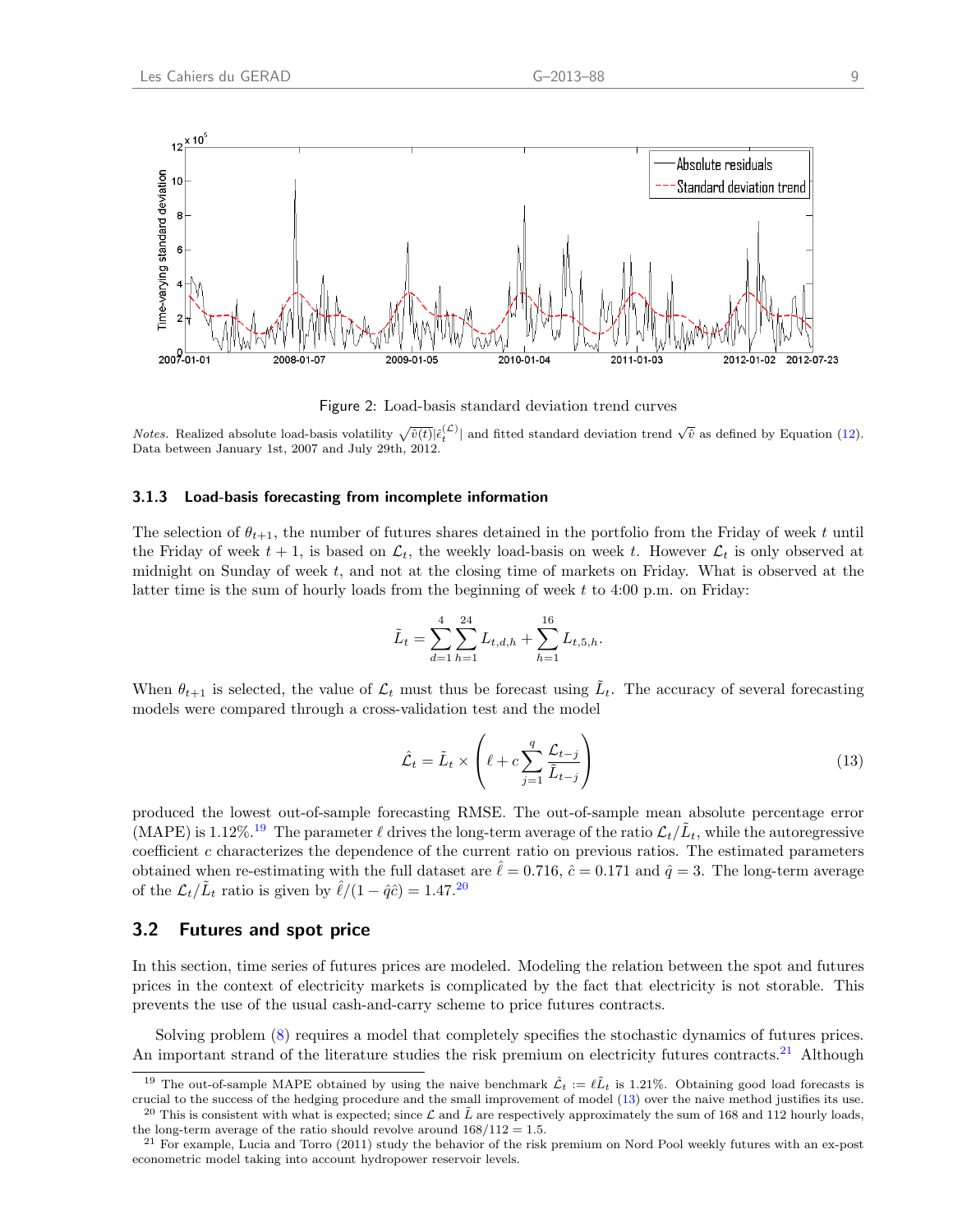these papers provide relevant information concerning the relation between the spot and futures prices, their models do not directly fit our needs since they do not characterize the futures prices dynamics. Several approaches are however proposed in the literature for this purpose and they will now be discussed.

Despite the fact that electricity is not storable and not openly traded, some authors follow the risk-neutral approach commonly used in finance. The dynamics of the spot price are modeled and a martingale measure is selected to compute futures prices as an expectation of the discounted cash flows. [Benth et al.](#page-25-10) [\(2008\)](#page-25-10) use a linear combination of non-Gaussian Ornstein-Uhlenbeck processes to represent the stochastic variability of the spot. They use the Esscher transform to compute futures prices. [Coulon et al.](#page-25-6) [\(2012\)](#page-25-6) propose a structural factor model encompassing natural gas price and electricity load to characterize spot price dynamics on the ERCOT electricity market. They use the Girsanov transform to compute derivatives prices.

Besides the non-storability of electricity, there is another potential pitfall with the risk-neutral approach to price futures. On the Nord Pool market, a principal component analysis applied to weekly futures returns shows that the spot price might be driven by factors different than those driving futures prices [\(Benth et](#page-25-10) [al.](#page-25-10) [2008\)](#page-25-10). The martingale measure approach discounting the expected spot price to obtain the futures price might thus be inappropriate. This result is consistent with the study of [Koekebakker and Ollmar](#page-26-25) [\(2005\)](#page-26-25) who uses principal component analysis to propose a multi-factor model for forward returns. They find that the number of factors necessary to represent the full forward curve is much larger for electricity futures on the Nord Pool market than for other commodities; the correlation between short-term and long-term electricity forward prices is smaller than in other markets.

[Benth et al.](#page-25-10) [\(2008\)](#page-25-10) also suggest adapting the Heath-Jarrow-Morton framework to electricity markets. Under such a methodology, the dynamics of forward prices that deliver an infinitesimal volume of electricity are directly specified. However, futures prices, which are really swap prices in the context of electricity markets, suffer from severe intractability issues under this model and we did not retain this approach.

The third method proposed in [Benth et al.](#page-25-10) [\(2008\)](#page-25-10) is to find a statistical model that reproduces the dynamics of the observed futures returns. This approach is followed in the current paper since it better suits our need to fully specify the distribution and the stochastic dynamics of futures and spot prices of electricity. Furthermore, this approach reproduces stylized facts.

Daily prices of futures on NASDAQ OMX are provided by Bloomberg. Since futures prices vary during the day, closing prices are used.

#### 3.2.1 Our model

For a market participant hedging the cost of electricity at maturity week T, the sequence of observed futures prices that must be modeled is  $\{F_{T-i,T} | j = 3, 2, 1, 0\}$ . We propose a multivariate time series model for the joint dynamics of the spot and futures prices. As with financial assets, futures price returns are modeled (instead of the futures prices) as they are more likely to be stationary. Futures returns defined by

<span id="page-14-0"></span>
$$
\epsilon_{t,T} = \log(F_{t,T}/F_{t-1,T})\tag{14}
$$

are shown in Figure 3 for  $t = T, T - 1, T - 2$ .

Futures price returns exhibit autocorrelation, volatility clustering and fat tails. These features suggest a multivariate AR-GARCH process with innovations drawn from a fat-tail distribution. For the latter, we choose a Normal Inverse Gaussian (NIG) distribution. More specifically, for  $i = 0, 1, 2$ , the trivariate AR(1)- $GARCH(1,1)$  with NIG innovations is

$$
\epsilon_{t,t+i} = \mu_i + a_i \epsilon_{t-1,t-1+i} + \sigma_{i,t} z_{i,t} \tag{15}
$$

<span id="page-14-1"></span>
$$
\sigma_{i,t+1}^2 = \min\{\varsigma^2, \kappa_i + \gamma_i \sigma_{i,t}^2 + \xi_i \sigma_{i,t}^2 z_{i,t}^2\} \tag{16}
$$

where  $\mathbf{z}_t = (z_{0,t}, z_{1,t}, z_{2,t})$  has the following properties: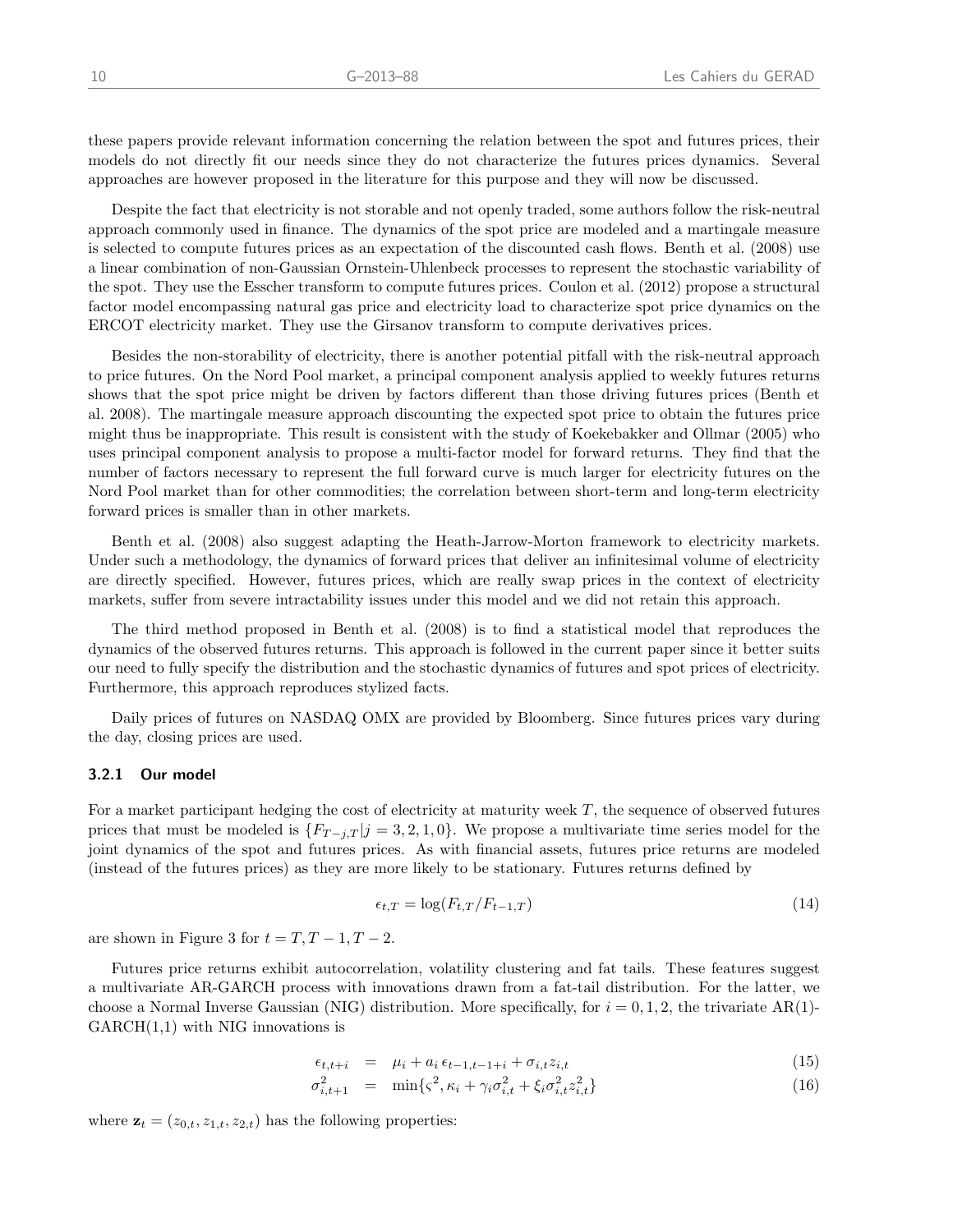

Figure 3: Futures price returns for different times-to-maturity

Notes. Time series for NASDAQ OMX electricity weekly futures returns (on Nord Pool day-ahead spot price) as defined by [\(14\)](#page-14-0) between January 1st, 2007 and July 29th, 2012. The trivariate time series illustrated contains 290 observations.

if  $s \neq t$ ,  $\mathbf{z}_t$  and  $\mathbf{z}_s$  are independent;  $z_{i,t}$  are drawn from a standardized<sup>[22](#page-15-0)</sup> NIG( $\alpha_i, \beta_i$ ) distribution;  $z_{0,t}$ ,  $z_{1,t}$  and  $z_{2,t}$  are linked by the Gaussian copula.

A bound  $\zeta$  is used on the volatility to ensure that futures prices are square-integrable.<sup>[23](#page-15-1)</sup> The  $a_i$  parameter represents autocorrelation of futures returns while  $\mu_i$  adjusts their long-term expected level. The  $\kappa_i$  parameter adjusts the long-term level of futures return volatility, the  $\gamma_i$  characterizes the persistence in returns volatility, and  $\xi_i$  determines how shocks associated with current returns affect the current volatility. The NIG parameter  $\alpha_i$  drives the tail thickness in the distribution of the futures return while the  $\beta_i$  drives its asymmetry.

#### 3.2.2 Model estimation

A two-step procedure is applied. First, the parameters for the three marginal AR(1)-GARCH(1,1) processes  $(\epsilon_{t,t+1}, \epsilon_{t,t+2} \text{ and } \epsilon_{t,t+3})$  are estimated by ML.<sup>[24](#page-15-2)</sup> Plugging the estimated parameters in [\(15\)](#page-14-1)–[\(16\)](#page-14-1) yields proxy values  $\hat{\mathbf{z}}_t$  for  $\mathbf{z}_t$ . Then, the proxies are used to estimate the parameters of the Gaussian copula. Letting  $F_{\text{NIG}}$  denote the cdf associated with the NIG distribution and applying the [Rosenblatt](#page-26-26) [\(1952\)](#page-26-26) transform  $(F_{\text{NIG}(\hat{\alpha}_0, \hat{\beta}_0)}(\widehat{z_{0,t}}), F_{\text{NIG}(\hat{\alpha}_1, \hat{\beta}_1)}(\widehat{z_{1,t}}), F_{\text{NIG}(\hat{\alpha}_2, \hat{\beta}_2)}(\widehat{z_{2,t}})\right)$  drawn from the Gaussian copula. ML is used and the to the proxy  $\hat{\mathbf{z}}_t$  yields a series of approximatively independent uniformly distributed observations  $\mathbf{U}_t$  = closed-form solution is  $\hat{\rho}_{i,j} = corr(\Phi^{(-1)}(U_{i,t}), \Phi^{(-1)}(U_{j,t}))$ , where corr is the sample correlation and  $\Phi^{(-1)}$ is the inverse cdf of a standard Gaussian variable.

Parameter estimates are shown in Tables  $5$  and  $6$ . The negative mean parameters  $\mu_i$  indicate the futures market is in contango. The GARCH parameters  $\gamma_i$  and  $\xi_i$  are highly significant, confirming the presence of volatility clustering in futures returns. The autocorrelation parameters  $a_i$  are also all significant and positive, indicating that futures returns are partially predictable. The  $\alpha_i$  parameters are all low (smaller than 2) so

<span id="page-15-1"></span><sup>23</sup> More precisely, the condition

<span id="page-15-3"></span>
$$
\sigma_{i,t} < \frac{\alpha_i - \beta_i}{2} \text{ a.s.} \tag{17}
$$

<span id="page-15-0"></span> $^{22}$  A standardized NIG is a NIG distribution with mean 0 and variance 1. Such a distribution only has two free parameters: α and β. Note that these α and β should not be confused with those used in the load-basis model in Section 3.1.1.

is necessary and sufficient to obtain  $\mathbb{E}\left[e^{2\epsilon_t,t+i}\right]<\infty$ . Thus, the volatility bound  $\varsigma$  combined with the additional constraints  $\alpha_i > \varsigma$ , and  $\beta_i \in (-\alpha_i, \alpha_i - 2\varsigma]$  assure [\(17\)](#page-15-3) is satisfied.

<span id="page-15-2"></span><sup>&</sup>lt;sup>24</sup> The proxy for the initial value for the volatility  $\hat{\sigma}_{i,0}$  is its long-term stationary average. The bound is set at  $\varsigma = 0.6$  since such a constraint is not numerically binding with the available data.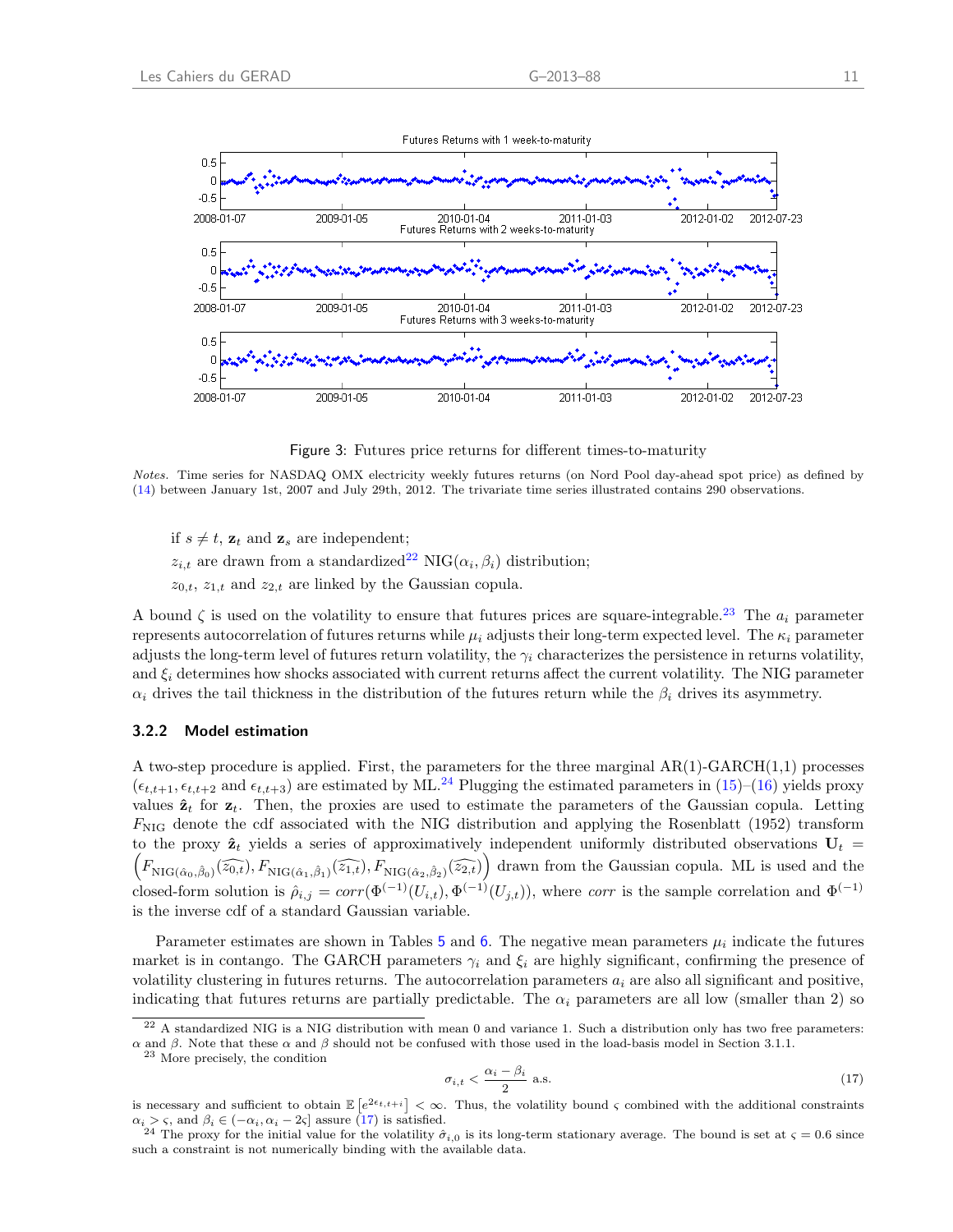| Parameter              | $i=1$                      | $i=2$                      | $i=3$                    |
|------------------------|----------------------------|----------------------------|--------------------------|
| $\mu_i \times 10^2$    | $-0.722(0.001)$            | $-1.566(0.003)$            | $-1.265(0.002)$          |
| $a_i$                  | 0.215(0.005)               | 0.143(0.005)               | 0.073(0.004)             |
| $\kappa_i \times 10^2$ | $0.177~(3 \times 10^{-5})$ | $0.124~(3 \times 10^{-5})$ | $0.106~(2\times10^{-5})$ |
| $\gamma_i$             | 0.282(0.018)               | 0.577(0.008)               | 0.603(0.010)             |
| $\xi_i$                | 0.500(0.027)               | 0.373(0.009)               | 0.340(0.010)             |
| $\alpha_i$             | 1.097(0.009)               | 1.270(0.089)               | 1.236(0.022)             |
| $\beta_i$              | $-0.108(0.001)$            | $-0.056(0.099)$            | 0.009(0.006)             |
|                        |                            |                            |                          |

<span id="page-16-1"></span>Table 5: Futures return parameters

Notes. Estimated parameters (standard error) for futures returns model defined in  $(15)$ – $(16)$ . Observations between January 1st, 2007 and July 29th, 2012 for futures with  $i = 1, 2$  and 3 weeks to maturity.

<span id="page-16-2"></span>Table 6: Futures return copula parameters

| Parameter                              | $\rho_{0.1}$ | $\rho_{0.2}$              | $\rho_{1,2}$ |
|----------------------------------------|--------------|---------------------------|--------------|
| Estimate (Standard Error) $0.76(0.03)$ |              | $0.67(0.04)$ $0.88(0.01)$ |              |

Notes. Estimated parameters (standard errors) for the Gaussian copula linking futures returns.  $\rho_{i,j}$  links returns on futures with respectively  $i + 1$  and  $j + 1$  weeks to maturity. Observations between January 1st, 2007 and July 29th, 2012.

the kurtosis of futures returns is more pronounced than in a Gaussian distribution (which corresponds to an infinite  $\alpha$ ). The correlation parameters of the Gaussian copula are all higher than 0.65, indicating a somewhat high correlation between futures returns across the time-to-maturity dimension.

Goodness-of-fit tests that confirm the adequacy of the futures return model are found in Appendix [D.3.](#page-24-0) Futures returns and load-basis innovations are assumed to be independent. Statistical tests in Appendix [D.4](#page-25-11) validate this assumption.

# <span id="page-16-0"></span>4 Performance assessment

We carry out numerical experiments to assess the performance of the hedging strategy given by solutions of problem [\(8\)](#page-10-5). We propose two different hedging procedures: (i) the hedging methodology which solves problem [\(8\)](#page-10-5) with  $G(x) = x^2$  is referred to as quadratic dynamic global hedging (QDGH); (ii) the methodology solving that same problem but without penalizing the gains, i.e. using [\(9\)](#page-10-6), is called semi-quadratic dynamic global hedging (SQDGH). The benchmarks are described in Section [4.1](#page-16-3) while the backtests are explained in Section [4.2.](#page-17-0)

### <span id="page-16-3"></span>4.1 Benchmarks

#### 4.1.1 Delta Hedging

If the load to be served by the retailer is known with certainty and no transaction fees exist, the delta hedging strategy proposed by [Eydeland and Wolyniec](#page-25-5) [\(2003\)](#page-25-5) completely eliminates the price risk borne by the retailer by locking in the spot price to  $F_{t_0,T}$  (see Appendix [B\)](#page-20-0). This strategy is adapted to the case of a stochastic load by hedging the expected load-basis, i.e. the retailer enters into

<span id="page-16-4"></span>
$$
\theta_{t+1} = \frac{B_{t+1}}{B_T} \mathbb{E}\left[\mathcal{L}_T|\mathcal{G}_t\right]
$$
\n(18)

long positions in the futures contract at time  $t$  to cover its exposure at time  $T$ . Improved delta hedging (IDH) uses the load-basis model [\(10\)](#page-11-1)–[\(12\)](#page-11-1) to compute  $\mathbb{E}[\mathcal{L}_T | \mathcal{G}_t]$  in [\(18\)](#page-16-4).

To quantify the impact of using the  $(10)–(12)$  $(10)–(12)$  $(10)–(12)$  load-basis model in the hedging algorithm, alternative loadbasis models are also proposed to compute  $\mathbb{E}[\mathcal{L}_T | \mathcal{G}_t].$  For example, one may state that a good prediction of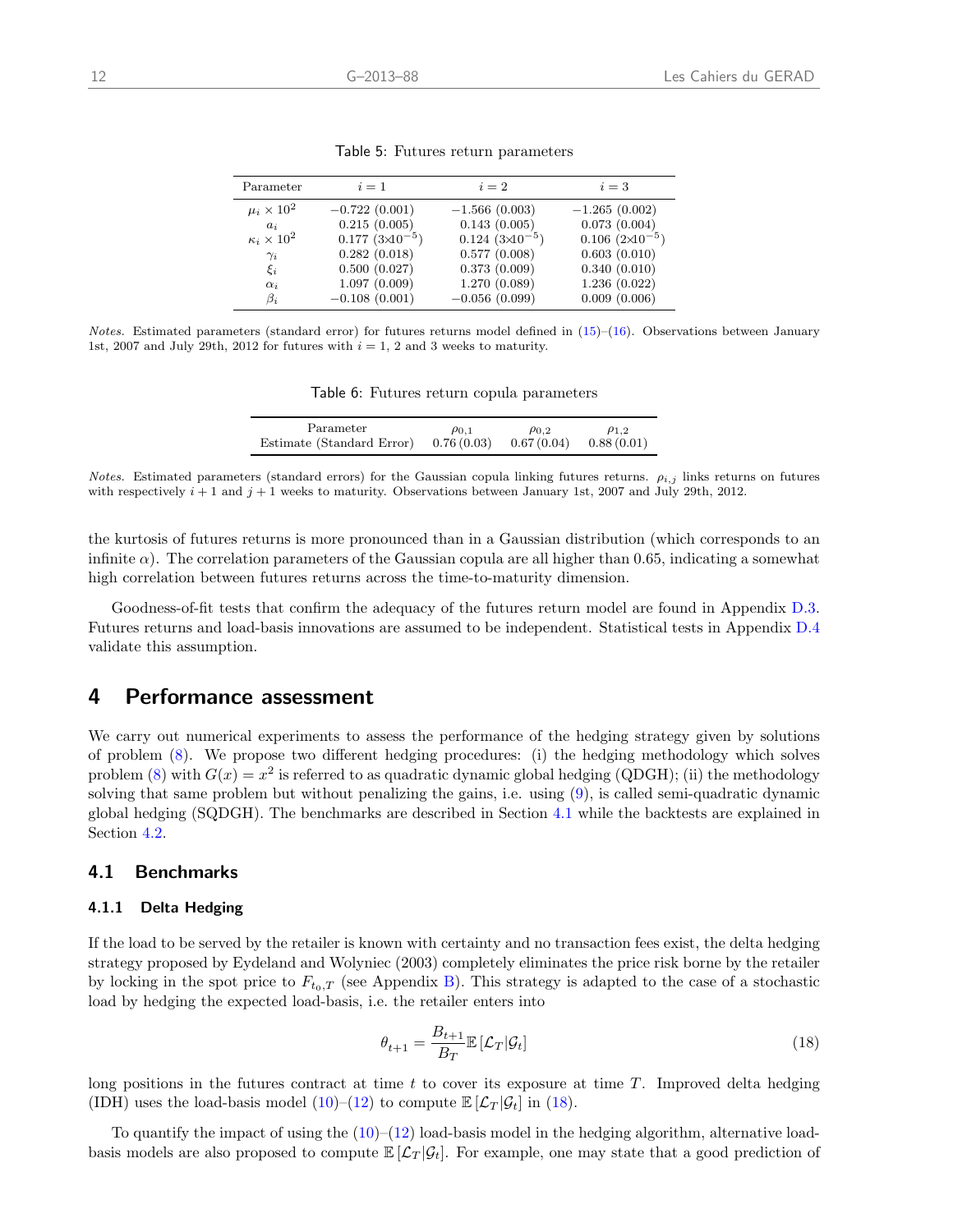the expected load-basis in a near future is the last observed load-basis. This points to the first alternative, the naive delta hedging (NDH), which uses the naive prediction model

<span id="page-17-1"></span>
$$
\mathbb{E}[\mathcal{L}_{t+1}^{(NDH)}|\mathcal{G}_t] = \mathcal{L}_t^{(NDH)}.
$$

The second alternative, referred to as delta hedging (DH), uses a load-basis model inspired from [Wagner](#page-26-6) [et al.](#page-26-6) [\(2003\)](#page-26-6) where the latent variable found in their model is removed for simplicity. Their model specifies the load dynamics, but is applied here to the load-basis. More specifically, the load-basis model for DH is

$$
\mathcal{L}_{t+1}^{(DH)} = \mathcal{L}_{t}^{(DH)} + \gamma^{(DH)}(\bar{\mathcal{L}}_{m_{t+1}} - \mathcal{L}_{t}^{(DH)}) + \mathcal{E}_{t+1}
$$

where  $\mathcal E$  is a Gaussian white noise,  $\bar{\mathcal L}_m$  is the mean value of the load-basis during the  $m^{th}$  month of the year  $(m = 1, \ldots, 12)$  in the estimation set,  $m_{t+1}$  is the month associated with the week  $t+1$  and  $\gamma^{(DH)}$  is estimated by ML. We find  $\hat{\gamma}^{(DH)} = 0.3477$ .

#### 4.1.2 Local Minimal Variance Hedging (LMVH)

The objective of this strategy, which is based on the [Ederington](#page-25-3) [\(1979\)](#page-25-3) scheme, is to construct a portfolio of futures whose variation mimics the variation of the spot price as closely as possible for the current period. More precisely, for each unit of load to serve, the retailer would detain  $\vartheta_{t+1}$  units of futures at time t, where  $\vartheta_{t+1}$  minimizes  $\mathbb{V}ar \left[ (S_{t+1} - S_t) - \vartheta_{t+1}(F_{t+1,T} - F_{t,T}) | \mathcal{G}_t \right]$ . This yields the solution  $\vartheta_{t+1} = \mathbb{C}ov[S_{t+1}, F_{t+1,T}|\mathcal{G}_t] / \mathbb{V}ar[F_{t+1,T}|\mathcal{G}_t]$ . To adapt this scheme to the case of stochastic load, the retailer hedges its expected load-basis by detaining at time t,

$$
\theta_{t+1}^{(LMVH)} = \mathbb{E}\left[\mathcal{L}_T|\mathcal{G}_t\right] \frac{\mathbb{C}ov\left[S_{t+1}, F_{t+1,T}|\mathcal{G}_t\right]}{\mathbb{V}ar\left[F_{t+1,T}|\mathcal{G}_t\right]}
$$
\n(19)

long positions in the futures contract to cover its exposure at time T. Many different models are used in the literature to compute the conditional variance and covariance in [\(19\)](#page-17-1). We compute these quantities with the futures model [\(15\)](#page-14-1) for consistency and refer to the approach as local minimal variance hedging (LMVH).

#### 4.1.3 Static Hedging

Since many papers are devoted to static hedging procedures, we include them in our study. To apply static hedging (SH), the retailer identifies the solution to problem [\(8\)](#page-10-5) under the constraint  $\theta_{t_0+1} = \ldots = \theta_T$ . We use the semi-quadratic penalty [\(9\)](#page-10-6) and identify the optimal trading strategy through simulation.

### <span id="page-17-0"></span>4.2 Backtests

In all tests, the initial value of the portfolio  $V_{t_0}$  is set to 0 and the annualized continuously compounded risk free rate is  $r = 0.0193^{25}$  $r = 0.0193^{25}$  $r = 0.0193^{25}$  The case of a retailer serving 1% of the Nord Pool load is considered.

#### 4.2.1 In-sample backtest

In this experiment, our global hedging and the benchmarks are applied to historical data during the 287 weeks over the January 29th, 2007 to July 23th, 2012 period. Hedging errors  $\Psi_T - V_T$  are recorded at the end of week  $T$  and the performance of the various approaches are compared through the following metrics:

<span id="page-17-3"></span>RMSE = 
$$
\sqrt{\frac{1}{287} \sum_{T=1}^{287} (\Psi_T - V_T)^2},
$$
 (20)

Semi-RMSE = 
$$
\sqrt{\frac{1}{287} \sum_{T=1}^{287} ((\Psi_T - V_T) \mathbb{I}_{\{\Psi_T > V_T\}})^2},
$$
 (21)

<span id="page-17-2"></span><sup>25</sup> The average overnight EURO LIBOR rate between January 1st, 2007 and July 29th, 2012.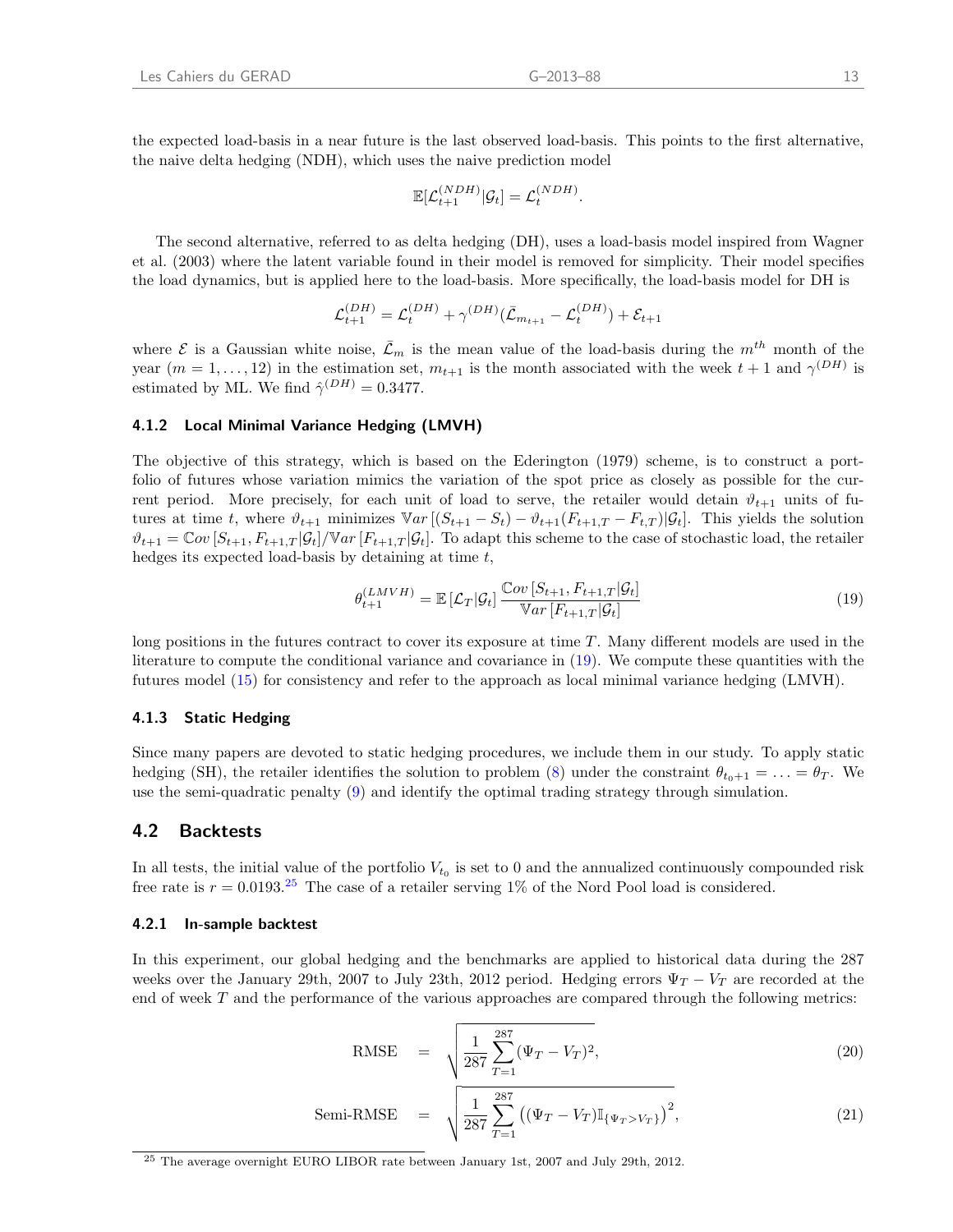$$
\text{TVaR}_{\alpha} = \frac{\sum_{T=1}^{287} (\Psi_T - V_T) \mathbb{I}_{\{\Psi_T - V_T \geq q_{(1-\alpha)}\}}}{\sum_{T=1}^{287} \mathbb{I}_{\{\Psi_T - V_T \geq q_{(1-\alpha)}\}}}.
$$

where  $VaR_{\alpha} = q_{(1-\alpha)}$  is the quantile of level  $1-\alpha$  of hedging errors  $\Psi_T - V_T$ . Results are reported in Table [7](#page-18-0).

| Model        | SQDGH | <b>ODGH</b> | IDH   | DН    | NDH   | <b>STAH</b> | LMVH     | <b>NOH</b> |
|--------------|-------|-------------|-------|-------|-------|-------------|----------|------------|
| Mean         | 6.107 | 7.641       | 7.696 | 8.176 | 7.069 | 8.240       | $-18.95$ | $-70.73$   |
| RMSE         | 26.20 | 27.65       | 27.36 | 31.37 | 35.03 | 28.05       | 274.8    | 474.1      |
| Semi-RMSE    | 23.68 | 26.30       | 26.10 | 29.75 | 32.15 | 26.99       | 208.4    | 319.5      |
| $VaR_5\%$    | 48.97 | 52.41       | 54.53 | 60.56 | 73.85 | 52.93       | 414.0    | 688.7      |
| $VaR_{1\%}$  | 115.4 | 130.3       | 129.2 | 142.7 | 153.5 | 146.9       | 1206     | 1471       |
| $TVaR_{5\%}$ | 89.97 | 100.3       | 99.31 | 115.3 | 121.0 | 103.5       | 784.5    | 1201       |
| $TVaR_{1\%}$ | 133.1 | 163.1       | 161.9 | 172.9 | 180.9 | 159.2       | 1273     | 1831       |

<span id="page-18-0"></span>Table 7: In-sample backtest results

Notes. Hedging error risk metrics for the in-sample backtest (in  $1000\epsilon$ ). Semi-quadratic dynamic global hedging (SQDGH), quadratic dynamic global hedging (QDGH), Delta Hedging (DH), Improved Delta Hedging (IDH), Naive Delta Hedging (NDH), Static Hedging (STAH), Local Minimal Variance Hedging (LMVH) and No hedging (NOH), i.e.  $\theta_t^{(NOH)} = 0$  for all t.

The main result is that the semi-quadratic SQDGH outperforms all other methods in terms of risk reduction; it reduces the semi-RMSE, the TVa $R_{5\%}$  and the TVa $R_{1\%}$  by 2,420 $\in$ , 9,340 $\in$  and 28,800 $\in$ , respectively (i.e. by 9.3%, 9.4% and 17.8% in relative measurement), with respect to IDH, the best benchmark. Those improvements can be attributed to using global hedging procedures instead of delta hedging since both approaches share the same load model. To put these numbers in context, the mean weekly procurement costs of electricity (the average of  $\mathcal{L}_T S_T$  for the January 2007 to August 2012 period) for the considered retailer is 2.35 M  $\epsilon$ . [Von der Fehr and Hansen](#page-26-0) [\(2010\)](#page-26-0) identify a retail price mark-up ranging between 7.2% and 13% over the wholesale price for fixed-price contracts in Norway. Using a 10% mark-up for ballpark calculations, this leaves the retailer with an average weekly margin of  $235,000\epsilon$  to cover expenses and profit; average profits will be a fraction of that amount. SQDGH reduces the 1% worst-scenarios average loss with respect to IDH by  $28,800\in$ , a substantial fraction of average profits.

Note that IDH benefits from our load-basis model  $(10)$ – $(12)$ . The added value of the latter model is isolated by comparing IDH with DH and NDH. The TVa $R_{1\%}$  is reduced from 180, 900 $\in$  for the NDH to 172, 900 $\in$  for the DH, and further reduced to 161, 900 $\in$  for the IDH. This illustrates the importance of having an accurate load-basis model and the benefits provided by the model  $(10)$ – $(12)$  in terms of risk reduction.

The combined reduction in  $TVaR_{1\%}$  due to methodology presented in this paper obtained by comparing SQDGH and NDH is 47,800 $\in$ , with a combined reduction in semi-RMSE of 8,470 $\in$ .

It is also interesting that the mean hedging error is lower for SQDGH than for all other models except LVMH and NOH. This indicates the risk reduction yielded by the SQDGH method is not obtained at the expense of a lesser profitability. The LMVH and NOH methods are the two most profitable on average, but they yield extremely poor results in terms of risk. The poor performance of the LMVH method is explained by positions in the futures that are significantly too low. Indeed, since the cash-and-carry relationship of futures price and the spot price does not hold in this market, the correlation between spot price and futures price variations are much lower than in other markets. This reduces the  $\theta^{(LMVH)}$  position and produces under-hedging. Because the Nord Pool electricity futures market is in contango,<sup>[26](#page-18-1)</sup> under-hedging produces higher average profits than full hedging.

In terms of semi-RMSE, STAH underperforms IDH, QDGH and SQDGH, showing the benefits of dynamic hedging over a static procedure.

<span id="page-18-1"></span><sup>26</sup> The average 3-weeks futures price is 7.7% higher than the arithmetic average spot price for the January 2007 to July 2012 period.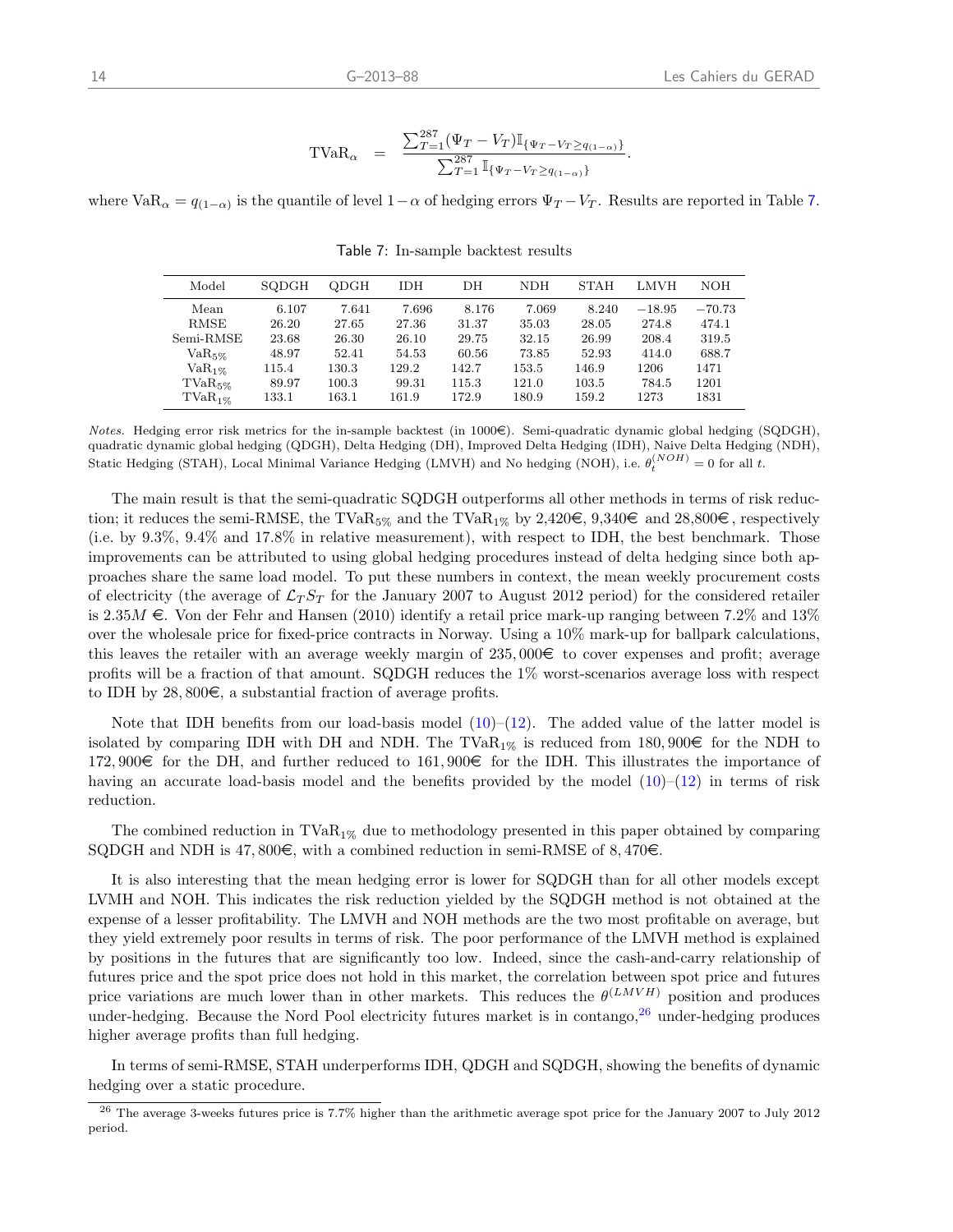#### 4.2.2 Out-of-sample backtest

In this experiment, parameters for the state variables models are estimated using only data for the 2007 to 2011 period (the in-sample). Hedging is then performed for exposure weeks in 2012 (the out-of-sample). This replicates the more realistic application conditions where future observations cannot be used to estimate state variable models. As our out-of-sample set only comprises 29 observations however, the experiment is mainly illustrative. Risk metrics  $(20)$ – $(21)$  applied to hedging errors for the out-of-sample backtest are given Table [8](#page-19-2). TVaRs are not given because of the low number of observations.

| Model       | SODGH | ODGH  | IDH   | DН    | NDH.  | <b>STAH</b> | LMVH  | NOH   |
|-------------|-------|-------|-------|-------|-------|-------------|-------|-------|
| Mean        | 13.64 | 15.99 | 15.99 | 18.30 | 25.66 | 16.77       | 31.75 | 17.70 |
| <b>RMSE</b> | 36.30 | 38.47 | 38.65 | 44.58 | 50.28 | 44.49       | 194.6 | 517.8 |
| Semi-RMSE   | 35.18 | 38.27 | 38.41 | 44.09 | 50.09 | 43.56       | 166.9 | 431.4 |

<span id="page-19-2"></span>Table 8: Out-of-sample backtest results

Once again, SQDGH outperforms all the benchmarks, reducing the half-RMSE by 8.1% with respect to QDGH, its closest competitor. Furthermore, SQDGH proved to be the most profitable method with an average hedging error lower than every other method, even LMVH and NOH. The latter should produce lower hedging errors than the other benchmarks on average since they give under-hedging in a market in a contango situation. This did not materialize however given the higher volatility of their hedging errors and the small number of out-of-sample observations. The SQDGH is therefore the best hedging method among all the proposed methods in both the in-sample and out-of-sample backtests.

# <span id="page-19-0"></span>5 Conclusion

A dynamic global hedging methodology involving futures contracts is developed to allow retailers to cover their exposure to price and load risk. Global hedging procedures have received little or no attention in the electricity markets literature because they often yield solutions which are computationally more complex than their local counterparts. We show that the approach is not only feasible but easily allows us to account for load uncertainty, basis risk and transaction costs when seeking the optimal trading strategy.

Statistical models were proposed for the load to be served by the retailer, the electricity spot price and futures contract prices on the Nord Pool market. Those models were built from weekly historical data and reproduce their stylized facts. The load basis model accounts for seasonality in the mean and the variance, as well as autocorrelation in seasonally corrected shocks. The proposed model for futures price returns, a multivariate AR(1)-GARCH with NIG innovations, exhibits stochastic volatility, partially predictable returns and fat tails. Multiple goodness-of-fit tests validate the adequacy of all models developed.

Backtests using historical market data show the superiority of the semi-quadratic global hedging procedure compared to various benchmarks of the literature in terms of risk reduction.

# <span id="page-19-1"></span>A Basis ratio

The weekly average price  $S_t^*$  paid for electricity differs from the weekly arithmetic average price  $S_t$ , which is the underlying asset of weekly futures. The extent to which  $S_t^*$  and  $S_t$  differ is represented by basis ratio  $\eta_t$ in [\(5\)](#page-8-5). Figure 4 shows the observed ratio over the January 1st, 2007 and July 23th, 2012 period.

As  $\eta_t$  is larger than one in all but one instance,  $S_t^*$  overestimates  $S_t$ . Such a departure has not yet been considered in the literature. This departure is due to the fact that more electricity is consumed during peak hours when its price is higher.

Notes. Hedging error risk metrics for the out-of-sample backtest (in 1000€). Semi-quadratic dynamic global hedging (SQDGH), quadratic dynamic global hedging (QDGH), Delta Hedging (DH), Improved Delta Hedging (IDH), Naive Delta Hedging (NDH), Static Hedging (STAH), Local Minimal Variance Hedging (LMVH) and No hedging (NOH), i.e.  $\theta_t^{(NOH)} = 0$  for all t.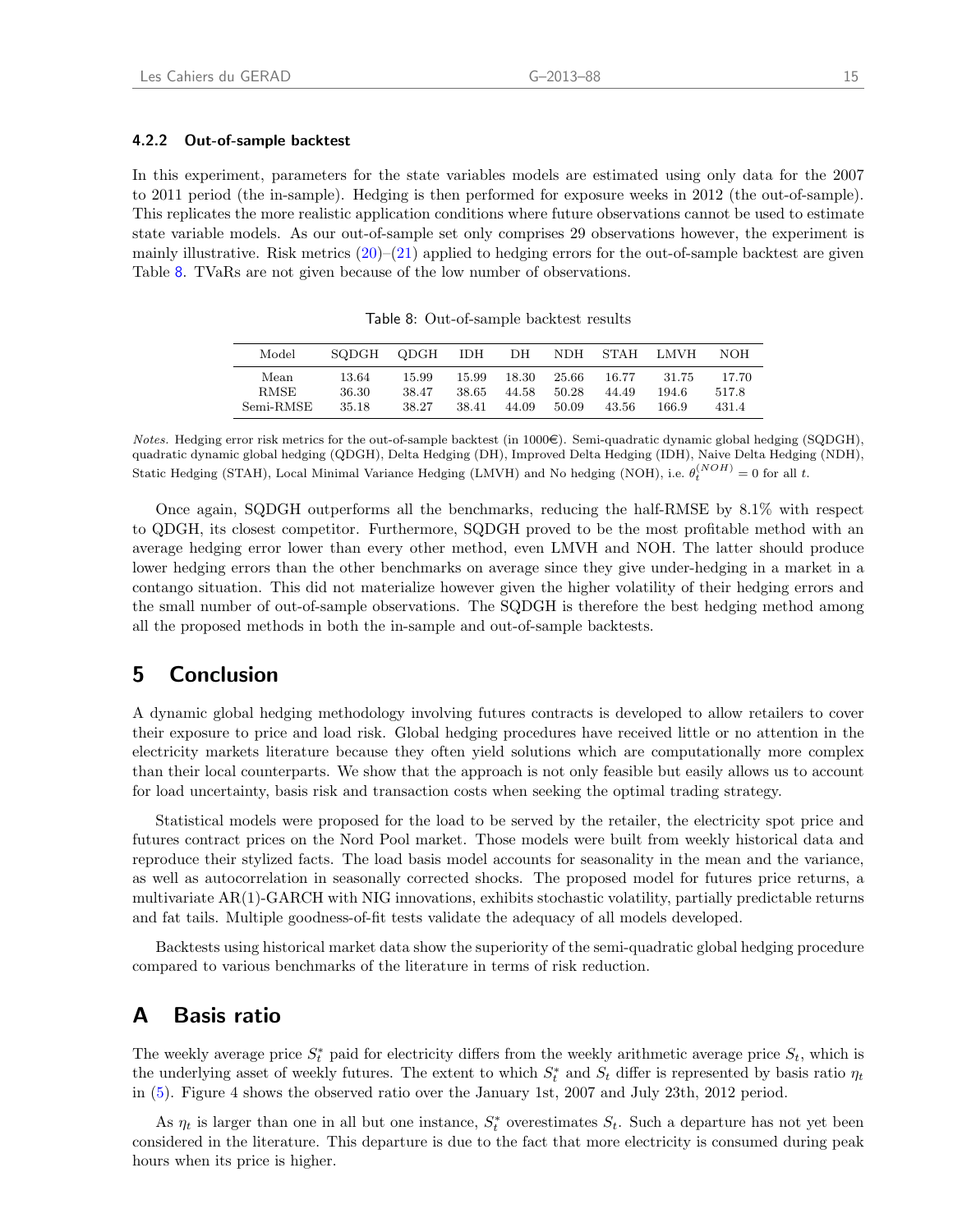

Figure 4: Basis ratio time series

Notes. Observed ratio of the load weighted mean spot price to the arithmetic mean spot price as defined by [\(5\)](#page-8-5). Observations between January 1st, 2007 and July 23th, 2012.

# <span id="page-20-0"></span>B Delta-hedging with futures

If transaction costs are disregarded, the terminal value of the self-financing hedging portfolio with an initial value of 0 is given by  $V_T = \sum_{j=t_0+1}^T \theta_j (B_T/B_j)(F_{j,T} - F_{j-1,T})$ . Setting  $\theta_j = B_j/B_T$ , the terminal value of the portfolio becomes

$$
V_T = \sum_{j=t_0+1}^T (F_{j,T} - F_{j-1,T}) = F_{T,T} - F_{T,t_0} = S_T - F_{T,t_0}.
$$

Therefore, holding one unit of this portfolio for each unit of load sold (in the case where the load to serve is known with certainty) permits to lock in the price of electricity to  $F_{T,t_0}$ .

# <span id="page-20-1"></span>C Solving problem [\(8\)](#page-10-5)

The optimal trading strategy  $(\theta_{T-2}^*, \theta_{T-1}^*, \theta_T^*)$  solving problem [\(8\)](#page-10-5) with the semi-quadratic penalty [\(9\)](#page-10-6) is obtained through dynamic programming [\(Bertsekas](#page-25-12) [1995\)](#page-25-12):

<span id="page-20-2"></span>
$$
\psi_{t,T} = \min_{\theta_{t+1}} \mathbb{E} \left[ \psi_{t+1,T} | \mathcal{G}_t \right] \quad \text{with the terminal condition } \psi_{T,T} = G(\Psi_T - V_T), \tag{22}
$$

$$
\theta_{t+1}^* = \underset{\theta_{t+1}}{\arg\min} \mathbb{E}\left[\psi_{t+1,T}|\mathcal{G}_t\right].\tag{23}
$$

This optimization problem is tackled using backward induction over time. The traditional approach used for solving [\(22\)](#page-20-2) is based on a lattice which includes all state variables of the problem; these include the current value of the load-basis and futures prices, current futures return volatilities, the current hedging portfolio value, lagged futures returns and the past portfolio composition. Such an approach is not viable due to its large dimension. Our approach is a stochastic tree which is feasible because the hedging portfolio is only rebalanced three times. The optimization of the trading position  $\theta_t$  is performed numerically by discretizing its possible values.

#### C.1 Simulation of the stochastic tree

Since the terminal condition  $\psi_{T,T} = G(\Psi_T - V_T) = G(\mathcal{L}_T (F_{T,T} - F_{T-3,T}) - V_T)$  depends on the state variables (the load-basis  $\mathcal L$  and the futures contracts related variables) and some endogenous variables (the portfolio value  $V_T$  and consequently the corresponding portfolio positions  $\theta_{T-1}$ ,  $\theta_{T-2}$ , and  $\theta_{T-3}$ ), the random tree must account for all these dimensions.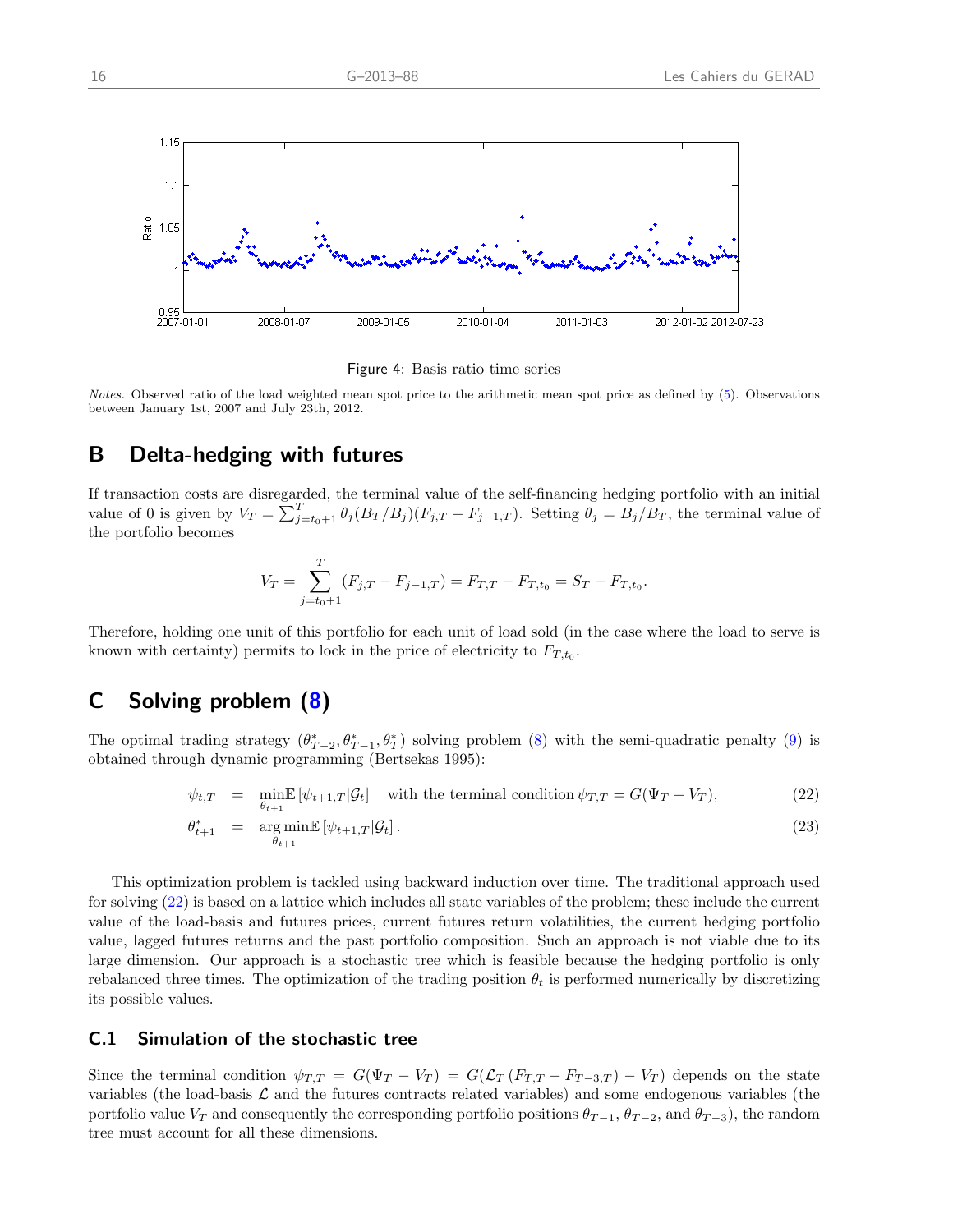At time  $T-3$ ,  $M_{T-3}$  scenarios for the state variables are simulated from Equations [\(10\)](#page-11-1)–[\(12\)](#page-11-1) and [\(15\)](#page-14-1)– [\(16\)](#page-14-1).<sup>[27](#page-21-0)</sup> These scenarios are combined with all the possible portfolio positions<sup>[28](#page-21-1)</sup>  $\theta_{T-2} \in \Theta_{T-2}$  to generate  $N_{T-3} = M_{T-3}$ Card{ $\Theta_{T-2}$ } simulated values for endogenous variables  $(V_{T-2}, \theta_{T-2})$ .

At time  $T-2$ , these  $N_{T-3}$  scenarios for the state and endogenous variables are subdivided into  $N_{T-2}$  =  $M_{T-2}$ Card{ $\Theta_{T-1}$ } branches corresponding to all combinations of simulated state variables and possible portfolio positions. A similar iteration occurs at time  $T-1$ , leading to  $N_{T-3} \times N_{T-2} \times N_{T-1}$  terminal nodes.

### C.2 Backward induction

 $\mathfrak{c}$ 

The algorithm solving  $(22)$  starts by computing the final hedging penalty at each terminal node<sup>[29](#page-21-2)</sup> of the tree:

$$
\hat{\psi}_T \begin{pmatrix} m_{T-3}, m_{T-2}, m_{T-1} \\ \theta_{T-2}, \theta_{T-1}, \theta_T \end{pmatrix}
$$
\n
$$
= G \left( \mathcal{L}_T \begin{pmatrix} m_{T-3}, m_{T-2}, m_{T-1} \\ \theta_{T-2}, \theta_{T-1}, \theta_T \end{pmatrix} (F_{T,T} (m_{T-3}, m_{T-2}, m_{T-1}) - F_{T-3,T}) - V_T \begin{pmatrix} m_{T-3}, m_{T-2}, m_{T-1} \\ \theta_{T-2}, \theta_{T-1}, \theta_T \end{pmatrix} \right).
$$

Equations  $(22)-(23)$  $(22)-(23)$  $(22)-(23)$  are then approximated using the following backward recursion for each node of the tree:

$$
\hat{\theta}_{T}^{*}\begin{pmatrix} m_{T-3}, m_{T-2} \\ \theta_{T-2}, \theta_{T-1} \end{pmatrix} = \underset{\theta \in \Theta_{T}}{\arg \min} \frac{1}{M_{T-1}} \sum_{m=1}^{M_{T-1}} \hat{\psi}_{T} \begin{pmatrix} m_{T-3}, m_{T-2}, m \\ \theta_{T-2}, \theta_{T-1}, \theta \end{pmatrix},
$$
\n
$$
\hat{\psi}_{T-1} \begin{pmatrix} m_{T-3}, m_{T-2} \\ \theta_{T-2}, \theta_{T-1} \end{pmatrix} = \underset{\theta \in \Theta_{T}}{\min} \frac{1}{M_{T-1}} \sum_{m=1}^{M_{T-1}} \hat{\psi}_{T} \begin{pmatrix} m_{T-3}, m_{T-2}, m \\ \theta_{T-2}, \theta_{T-1}, \theta \end{pmatrix},
$$
\n
$$
\hat{\theta}_{T-1}^{*}\begin{pmatrix} m_{T-3} \\ \theta_{T-2} \end{pmatrix} = \underset{\theta \in \Theta_{T-1}}{\arg \min} \frac{1}{M_{T-2}} \sum_{m=1}^{M_{T-2}} \hat{\psi}_{T-1} \begin{pmatrix} m_{T-3}, m \\ \theta_{T-2}, \theta \end{pmatrix},
$$
\n
$$
\hat{\psi}_{T-2} \begin{pmatrix} m_{T-3} \\ \theta_{T-2} \end{pmatrix} = \underset{\theta \in \Theta_{T-1}}{\min} \frac{1}{M_{T-2}} \sum_{m=1}^{M_{T-2}} \hat{\psi}_{T-1} \begin{pmatrix} m_{T-3}, m \\ \theta_{T-2}, \theta \end{pmatrix},
$$
\n
$$
\hat{\theta}_{T-2}^{*} = \underset{\theta \in \Theta_{T-2}}{\arg \min} \frac{1}{M_{T-3}} \sum_{m=1}^{M_{T-3}} \hat{\psi}_{T-2} \begin{pmatrix} m \\ \theta \end{pmatrix},
$$
\n
$$
\hat{\psi}_{T-3} = \underset{\theta \in \Theta_{T-2}}{\min} \frac{1}{M_{T-3}} \sum_{m=1}^{M_{T-3}} \hat{\psi}_{T-2} \begin{pmatrix} m \\ \theta \end{pmatrix}.
$$

In the experiments of Section [4,](#page-16-0) the number of scenarios are  $M_{T-3} = M_{T-2} = 1000$  and  $M_{T-1} = 100$ . Fewer scenarios are required at the final step since the conditional expectations can partially be solved analytically. More precisely, Equations [\(22\)](#page-20-2)–[\(23\)](#page-20-2) involve double integrals (one over the load innovation and the other over the futures return innovation with a one-week maturity). Fortunately, the load innovation is Gaussian, so the first integral can be computed analytically. Therefore, instead of using a regular Monte-Carlo simulation for the futures innovation, a quadrature in a single dimension is applied.

The discrete sets of portfolio positions are  $\Theta_{T-2} = \{0.96, 0.965, \ldots, 1.04\}$  and  $\Theta_{T-1} = \Theta_T = \{0.93, 0.94, \ldots, 0.96, 0.96, \ldots, 0.96, 0.96, \ldots, 0.96, \ldots, 0.96, \ldots, 0.96, \ldots, 0.96, \ldots, 0.96, \ldots, 0.96, \ldots, 0.96, \ldots, 0.9$  $\ldots$ , 1.07}, implying that Card $\{\Theta_{T-2}\}=17$  and Card $\{\Theta_{T-1}\}=\text{Card}\{\Theta_T\}=15$ .

Variance reduction techniques improve the precision of the Monte Carlo estimates and compensate for small sample sizes. Antithetic variables are used in the simulation for load-basis innovations  $\epsilon^{(\mathcal{L})}$ . The first half of scenarios are simulated by regular Monte-Carlo methods. In the last half of scenarios, the futures return innovations are identical to the ones in the first half. Load innovations are however set equal to their antithetic counterparts.

$$
\left(\begin{matrix}m_{T-3},m_{T-2},m_{T-1}\\ \theta_{T-2},\theta_{T-1},\theta_{T}\end{matrix}\right)
$$

.

<span id="page-21-0"></span> $27$  Simulating a scenario at time t involves simulating the values of the load-basis and futures price innovations, respectively  $\epsilon_{t+1}^{(\mathcal{L})}$  and  $\epsilon_{t+1,t+j}, j = 1, 2, 3.$ 

<span id="page-21-2"></span><span id="page-21-1"></span><sup>&</sup>lt;sup>28</sup> A discretize subset  $\Theta_{T-2}$  of the possible positions is considered. Card{ $\Theta_{T-2}$ } represents the number of elements it contains.  $29$  The terminal nodes are identified with the set of indices corresponding to the branches constituting the path: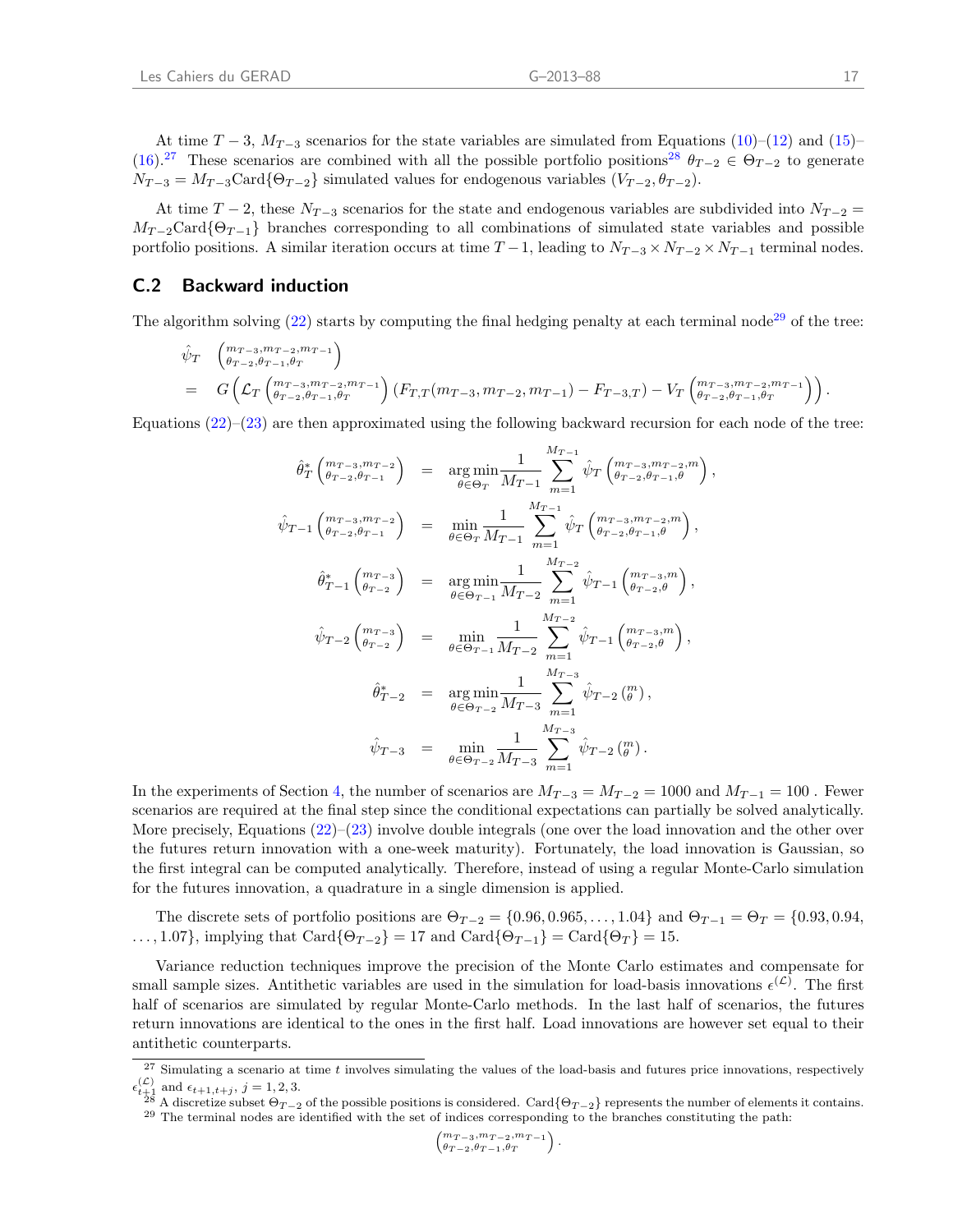### C.3 Re-simulation

The previous algorithm determines the optimal hedging strategy  $(\theta_{T-2}^*, \theta_{T-1}^*, \theta_T^*)$  as seen from time  $T-3$ . At time  $T-2$ , the retailer holds  $\theta_{T-2}^*$  long futures positions and has to select  $\theta_{T-1}^*$  to perform the rebalancing. The realization of the state variables at time  $T - 2$  will not exactly fall on one particular node of the random tree. The standard approach used to solve this issue is to interpolate between the nodes of the tree to determine the optimal hedging position  $\theta_{T-1}^*$ . We opted for a re-simulation to obtain simulated data which incorporates the newly observed realization of state variables. More precisely, a two-period random tree is simulated from time  $T-2$  up to time T to update the optimal hedging strategy  $(\theta_{T-1|T-2}^*, \theta_{T|T-2}^*)$ . Since this tree is smaller than the previous one, we opted for a thinner discretization of the portfolio positions:  $\Theta_{T-1} = \{0.93, 0.9325\dots, 1.07\}$ , and  $\Theta_T = \{0.93, 0.94\dots, 1.07\}$  while keeping  $M_{T-2} = 1000$  and  $M_{T-1} =$ 100.

Finally, at time  $T-1$ , a one-period random tree with  $\Theta_T = \{0.900, 0.901\dots, 1.100\}$  is simulated to update the final hedging position  $\theta^*_{T|T-1}$ .

# D Load-basis model estimation

#### <span id="page-22-0"></span>D.1 Cross-validation procedure for load model selection

To determine the number P of Fourier terms in step 1 of the load-basis model estimation (or  $Q$  in step 2), a cross-validation procedure is implemented. The load-basis data are from 2007 to 2012. Data from year y are removed and retained as out-of-sample, while remaining data are in-sample. For each value of  $P$  (or  $Q$ ), the model is estimated in-sample. Denote  $\mathcal{J}_{1,P}^y = (\gamma, \beta_0, ... \beta_{2P+1})$  and  $\mathcal{J}_{2,Q}^y = (\alpha_0, ... \alpha_{2Q+1})$ . f denotes the pdf function.

$$
\hat{\mathcal{J}}_{1,P}^{y} = \underset{\mathcal{J}_{1,P}^{y} \text{argmax}}{\text{argmax}} \sum_{t, y \in ar(t) \neq y} \log f_{\mathcal{L}_t|\mathcal{L}_{t-1}}(\mathcal{L}_t|\mathcal{L}_{t-1}) \quad \text{(under assumption that } v(t) \text{ is constant)}
$$
\n
$$
\hat{\mathcal{J}}_{2,Q}^{y} = \underset{\mathcal{J}_{2,Q}^{y} \text{argmax}}{\text{argmax}} \sum_{t, y \in ar(t) \neq y} \log f_{v_t(\mathcal{J}_{2,Q}^{y})\epsilon_t}(\sqrt{\tilde{v}(t)}\tilde{\epsilon}_{t}^{(\mathcal{L})})
$$

where  $\tilde{g}(t)$  and  $\tilde{v}(t)$  are obtained by respectively plugging  $\hat{\mathcal{J}}_{1,P}^y$  in [\(11\)](#page-11-1) and  $\mathcal{J}_{2,Q}^y$  in [\(12\)](#page-11-1). The  $\tilde{\epsilon}_t^{(\mathcal{L})}$  are calculated by replacing  $g(t)$  and  $v(t)$  by  $\tilde{g}(t)$  and  $\tilde{v}(t)$  in [\(10\)](#page-11-1).

Then, a test statistic assessing the goodness-of-fit (MSE for  $P$ , log-likelihood for  $Q$ ) is calculated out-ofsample:

$$
\text{MSE}_{y}^{P} = \frac{1}{n_{y}} \sum_{t, year(t) = y} (\mathcal{L}_{t} - \text{Pred}(\mathcal{L}_{t}, \hat{\mathcal{J}}_{1, P}^{y}))^{2}
$$

$$
\text{log-1}_{y}^{Q} = \sum_{t, year(t) = y} \text{log} f_{\sqrt{v_{t}(\hat{\mathcal{J}}_{2, Q}^{y})} \epsilon_{t}^{(\mathcal{L})}}(\sqrt{\hat{v}(t)} \hat{\epsilon}_{t}^{(\mathcal{L})})
$$

where  $n_y$  is the number of observations in year y.  $\hat{g}(t)$  and  $\hat{v}(t)$  are obtained by respectively plugging  $\hat{J}_{1,P}^y$ in [\(11\)](#page-11-1) and  $\hat{\mathcal{J}}_{2,Q}^{y}$  in [\(12\)](#page-11-1). The  $\hat{\epsilon}_{t}^{(\mathcal{L})}$  are calculated by replacing  $g(t)$  and  $v(t)$  by  $\hat{g}(t)$  and  $\hat{v}(t)$  in [\(10\)](#page-11-1). The predicted load-basis is  $Pred(\mathcal{L}_t, \hat{\mathcal{J}}_{1,P}^y) = \hat{g}(t) + \hat{\gamma}(\mathcal{L}_{t-1} - \hat{g}(t-1))$  where  $\hat{g}$  is calculated by plugging  $\hat{\mathcal{J}}_{1,P}^y$  in [\(11\)](#page-11-1) and  $\hat{\gamma}$  is the first component of  $\hat{\mathcal{J}}_{1,P}^y$ . The prediction is obtained by applying a conditional expectation on  $(10)$ . This operation is repeated for all years y and the test statistic is aggregated across all years:

$$
\text{RMSE}_{total}^{P} = \sqrt{\frac{\sum_{y=2007}^{2012} n_y \text{MSE}_{y}^{P}}{\sum_{2007}^{2012} n_y}} \quad \text{or} \quad \log \text{-l}_{total}^{Q} = \sum_{y=2007}^{2012} \log \text{-l}_{y}^{Q}.
$$

Parameters  $\hat{P}$  and  $\hat{Q}$  are selected to optimize the corresponding test statistic

$$
\hat{P} = \underset{P}{\text{argmin}} \text{ RMSE}_{total}^{P} \quad \text{and} \quad \hat{Q} = \underset{Q}{\text{argmax}} \log \text{-l}_{total}^{Q}.
$$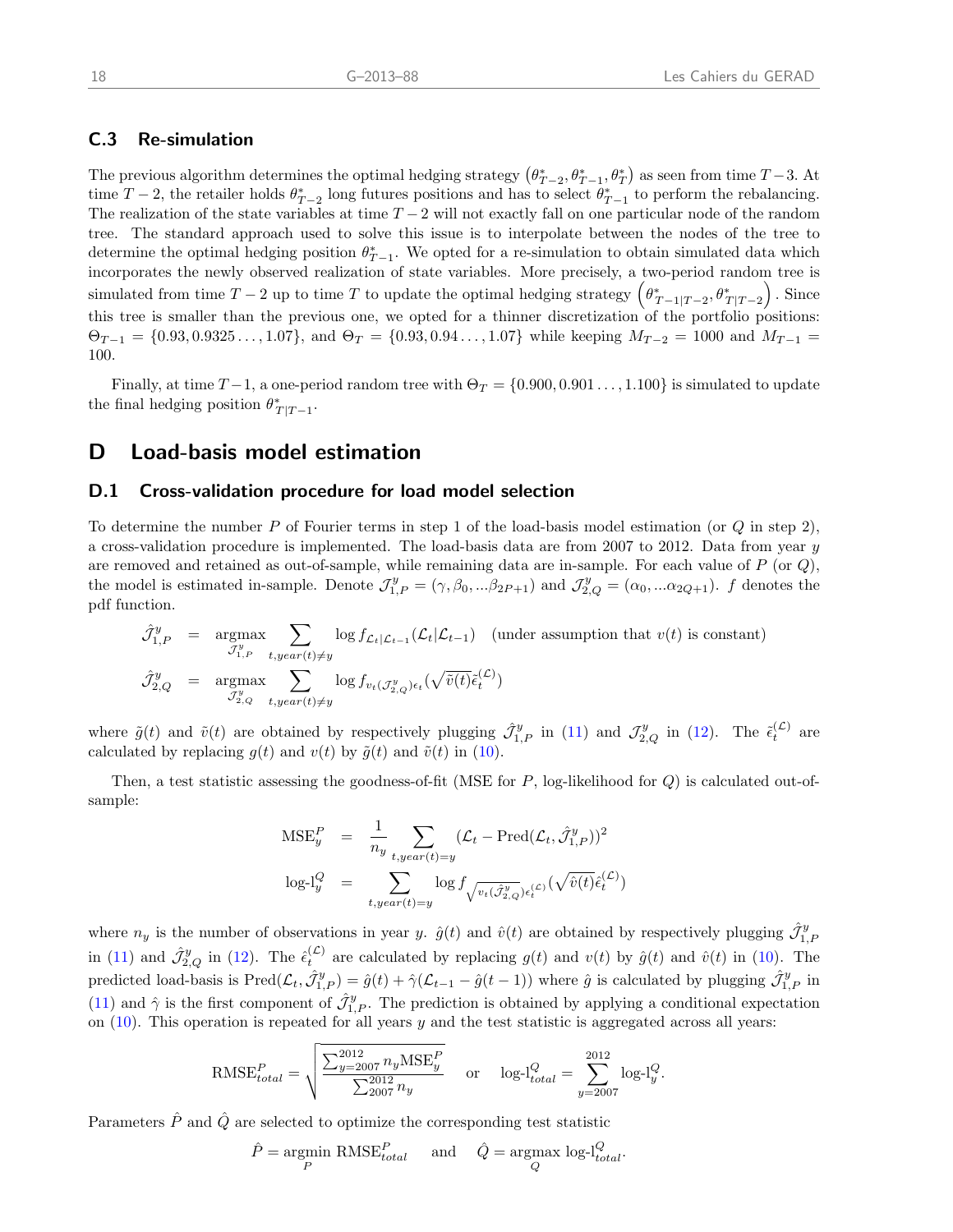Results are shown in Tables 9 and 10 and suggest  $\hat{P} = 3$  and  $\hat{Q} = 2$ .

Table 9: Cross-validation test results for the load-basis seasonality trend

| Value for P                                                         |  | $1 \t 2 \t 3 \t 4 \t 5$ |  |
|---------------------------------------------------------------------|--|-------------------------|--|
| Cross-validation RMSE $(\times 10^5)$ 2.386 2.376 2.360 2.364 2.367 |  |                         |  |

Notes. Out-of-sample cross-validation prediction root-mean-square-error for the load-basis model with different numbers of Fourier terms  $P$  in the load-basis seasonality trend  $q$  defined by  $(11)$ .

| Table 10: Cross-validation test results for the load-basis variance trend |  |  |  |  |  |
|---------------------------------------------------------------------------|--|--|--|--|--|
|---------------------------------------------------------------------------|--|--|--|--|--|

| Value for Q                                                                           |  |  |  |
|---------------------------------------------------------------------------------------|--|--|--|
| Cross-validation log-likelihood $(\times 10^{-3})$ -3.973 -3.967 -3.973 -3.974 -3.976 |  |  |  |

Notes. Out-of-sample cross-validation log-likelihood for the load-basis model with different numbers of Fourier terms Q in the load-basis variance trend  $v$  defined by  $(12)$ .

### <span id="page-23-0"></span>D.2 Goodness-of-fit for the load model

In this section, the properties of the standardized residuals  $\hat{\epsilon}^{(\mathcal{L})}_{t}$  are analyzed to determine the adequacy of the load-basis model  $(10)$ – $(12)$ . Figure 5 shows a boxplot of residuals by quarter of the year, a QQ-plot and a kernel density plot. Residuals look reasonably uniform across quarters; there is thus no obvious evidence that the seasonal trend is not properly being captured. The Gaussian distribution seems to be a suitable candidate for residuals, even if the empirical left tail of the load residuals is slightly heavier. A bootstrap Cramer-Von-Mises goodness-of-fit test for the adequacy of the Gaussian distribution is applied to the residuals and the p-value is 27%, not rejecting the Gaussian distribution. A Ljung-Box test for autocorrelation of residuals has a p-value of 92% and does not reject  $\hat{\epsilon}_t^{(L)}$  as white noise. The presence of a GARCH effect in the residuals is tested through the McLeod-Li test (p-value of 18%) and Lagrange Multiplier test (p-value of 16%); there is no significant presence of a GARCH effect. Therefore, the  $\epsilon^{(\mathcal{L})}$  load-basis innovations are modeled by a strong Gaussian white noise.



Figure 5: Load-basis model residuals

*Notes.* Boxplot, Gaussian QQ-plot and kernel plot for load-basis residuals  $\hat{\epsilon}^{(\mathcal{L})}$  between January 1st, 2007 and July 29th, 2012.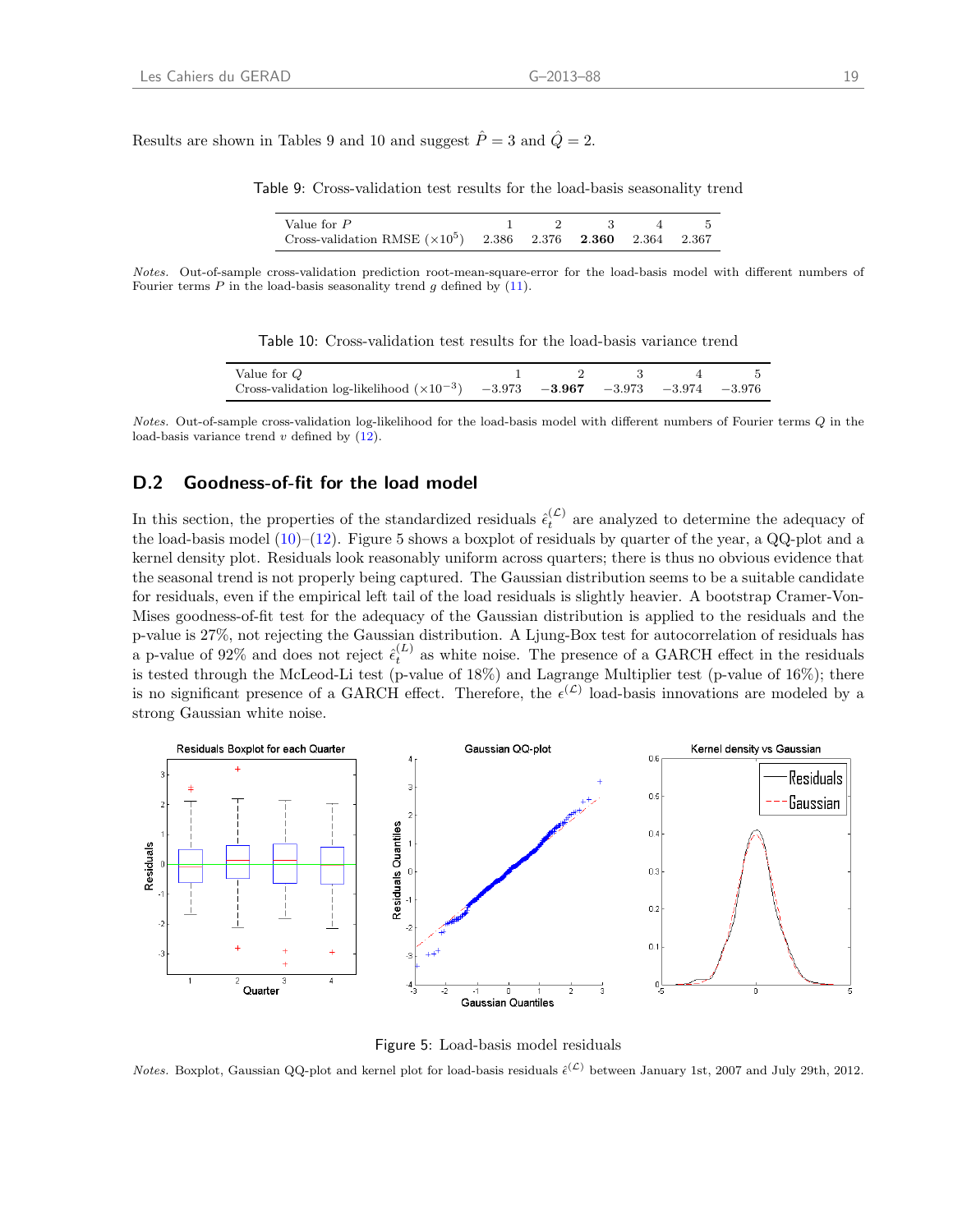### <span id="page-24-0"></span>D.3 Goodness-of-fit of futures return model

Ljung-Box and McLeod-Li tests for strong white noise are carried out on the scaled residuals  $\hat{z}_{j,t}$ ,  $j = 0, 1, 2$ . P-values are obtained through simulation (usual p-value formulas incorrectly assume Gaussianity). P-values are given in Table 11 and none of the tests reject the white noise hypothesis.

Table 11: Autocorrelation tests for futures return innovations

| Series               | $z_{0,t}$ | $z_{1,t}$ | $z_{2,t}$ |
|----------------------|-----------|-----------|-----------|
| Ljung-Box $p$ -value | 0.36      | 0.35      | 0.41      |
| McLeod-Li p-value    | 0.97      | 0.33      | 0.72      |

Notes. Bootstrapped p–values for the Ljung-Box and McLeod-Li tests applied on futures return innovations. Observations between January 1st, 2007 and July 29th, 2012 for futures with 1, 2 and 3 weeks to maturity.

The choice of the NIG distribution for the innovations must be validated. Figure 6 compares the kernel density of the  $\hat{z}_{i,t}$ , its fitted NIG distribution and a corresponding Gaussian distribution. The NIG distribution represents more adequately the shape of the empirical residuals distribution than the Gaussian distribution, the latter is unable to capture the peakedness of the empirical futures returns distribution. Cramer-Von-Mises tests (with simulated p-value) are applied to assess the adequacy of the fit of the NIG distribution for the  $z_{i,t}$  innovations. P-values are found in Table 12 for each univariate  $z_{i,t}$ ,  $i = 0, 1, 2$  series. The p-value for the joint trivariate series is 0.82. The NIG distribution thus provides an acceptable fit.



Figure 6: Futures return distribution

Notes. Kernel density plots of futures return innovations and fitted NIG and Gaussian distributions. Observations between January 1st, 2007 and July 29th, 2012 for futures with 1, 2 and 3 weeks to maturity.

Table 12: Goodness-of-fit of the futures return distribution

| Series          | $z_{0,t}$ | $z_{1,t}$ | $z_{2,t}$ |
|-----------------|-----------|-----------|-----------|
| <i>p</i> -value | 0.09      | 0.88      | 0.65      |

Notes. Bootstrapped p–values for the Cramer-Von-Mises goodness-of-fit test on the NIG distribution for futures return. Observations between January 1st, 2007 and July 29th, 2012 for futures with 1, 2 and 3 weeks to maturity.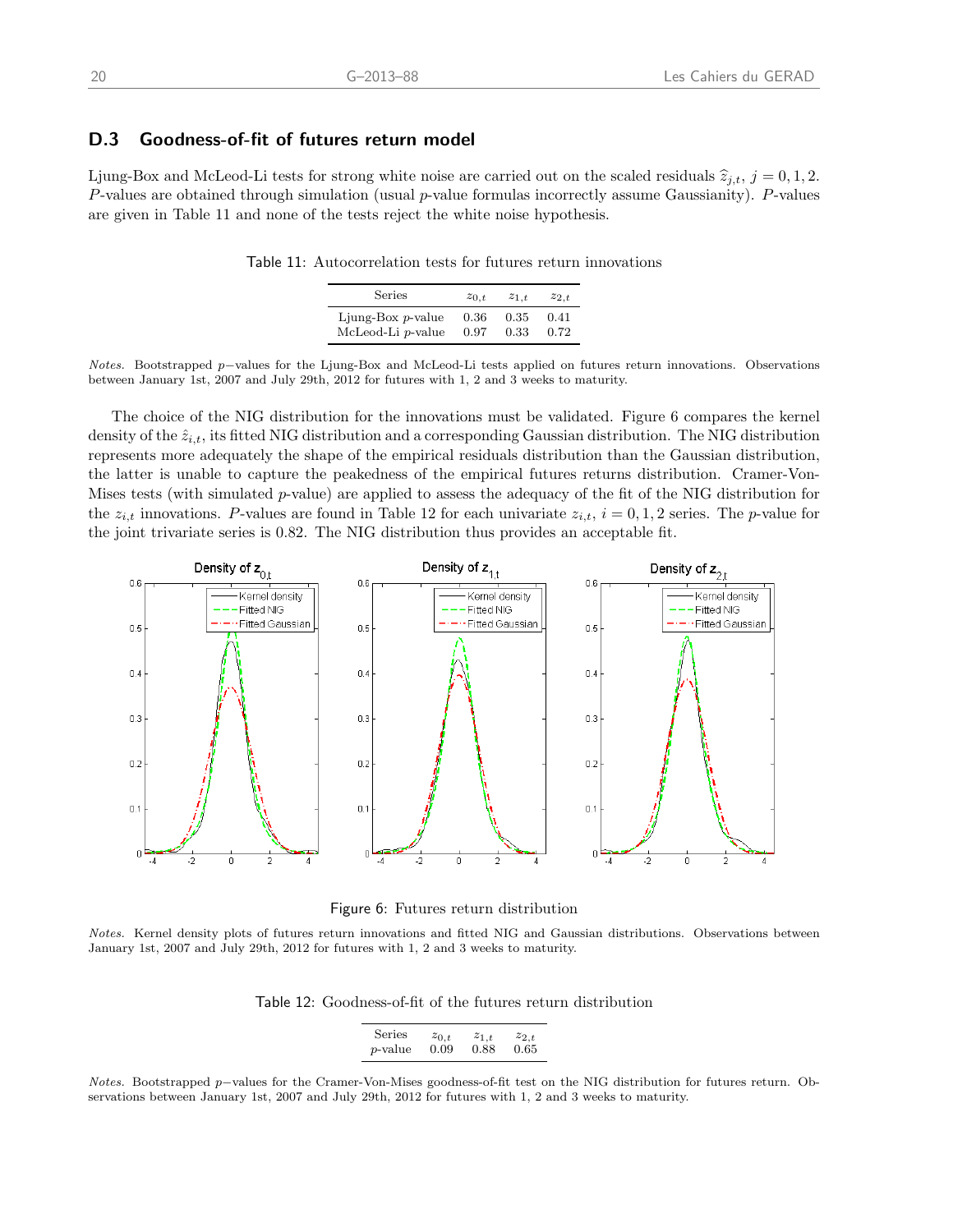To validate the choice of the copula, Cramer-Von-Mises goodness-of-fit tests are applied for the Gaussian copula on the three following pairs of processes:  $(z_{0,t}, z_{1,t})$ ,  $(z_{0,t}, z_{2,t})$  and  $(z_{1,t}, z_{2,t})$ .<sup>[30](#page-25-13)</sup> The *p*-values for the three tests are given in Table 13. Since p-values are all high, the Gaussian copula provides an acceptable fit.

Table 13: Goodness-of-fit of the futures return copula

| Innovation Pair | $(z_{0,t}, z_{1,t})$ | $(z_{0,t}, z_{2,t})$ | $(z_{1,t}, z_{2,t})$ |
|-----------------|----------------------|----------------------|----------------------|
| <i>p</i> -value | 0.90                 | 0.67                 | 0.97                 |

Notes. Bootstrapped p–values for the Cramer-Von-Mises goodness-of-fit test applied to the Gaussian copula linking futures returns. Tests are applied on pairs of returns instead of the triplet  $(z_{0,t}, z_{1,t}, z_{2,t})$ . Observations between January 1st, 2007 and July 29th, 2012 for futures with 1, 2 and 3 weeks to maturity.

#### <span id="page-25-11"></span>D.4 Independence of futures return and load-basis innovations

Independence tests for load-basis residuals  $\hat{\epsilon}_t^{(\mathcal{L})}$  and futures return innovation proxies  $\hat{z}_{t,i}$  are applied for each of the three futures return maturities:  $i = 0, 1, 2$ . We use a Cramer-Von-Mises goodness-of-fit test on the independence copula. The  $p$ -values are obtained through simulation and are given in Table 14. Large  $p$ -values allow us to assume that the load-basis residuals and the futures return innovations are independent.

Table 14: Independence test for load-basis and futures return innovations

| Futures Returns Series $i=0$ $i=1$ $i=2$ |      |      |      |
|------------------------------------------|------|------|------|
| <i>p</i> -value                          | 0.28 | 0.66 | 0.50 |

Notes. Bootstrapped p–values for the Cramer-Von-Mises goodness-of-fit test applied to the independence copula linking the load-basis observations and futures returns. Three tests are applied separately for the three maturities of futures returns. Observations between January 1st, 2007 and July 29th, 2012 for futures with 1, 2 and 3 weeks to maturity.

# References

- <span id="page-25-7"></span>Abdel-Aal, R.E. 2008. Univariate modeling and forecasting of monthly energy demand time series using abductive and neural networks. Comput. & Industrial Engineering 54(4) 903–917.
- <span id="page-25-8"></span>Abdel-Aal, R.E., A.Z. Al-Garni. 1997. Forecasting monthly electric energy consumption in eastern Saudi Arabia using univariate time-series analysis. Energy 22(11) 1059–1069.
- <span id="page-25-9"></span>Barakat, E.H., J.M. Al-Qasem. 1998. Methodology for weekly load forecasting. IEEE Trans. Power Systems 13(4) 1548–1555.
- <span id="page-25-1"></span>Bessembinder, H., M.L. Lemmon. 2002. Equilibrium pricing and optimal hedging in electricity forward markets. J. Finance 57(3) 1347–1382.
- <span id="page-25-10"></span>Benth, F.E., J.S. Benth , S. Koekebakker, 2008. Stochastic Modelling of Electricity and Related Markets. World Scientific, Singapore.
- <span id="page-25-12"></span>Bertsekas, D.P. 1995. Dynamic Programming and Optimal Control. Athena Scientific, Belmont, MA.
- <span id="page-25-4"></span>Byström, H.N.E. 2003. The hedging performance of electricity futures on the Nordic power exchange. Applied Econom. 35(1) 1–11.
- <span id="page-25-6"></span>Coulon, M., W.B. Powell, R. Sircar. 2012. A model for hedging load and price risk in the Texas electricity market. Working paper, Princeton University, NJ.
- <span id="page-25-0"></span>Deng, S.J., S.S. Oren. 2006. Electricity derivatives and risk management. Energy 31(6-7) 940–953.
- <span id="page-25-2"></span>Deng, S.J., L. Xu. 2009. Mean-risk efficient portfolio analysis of demand response and supply resources. Energy 34(10) 1523–1529.
- <span id="page-25-3"></span>Ederington, L.H. 1979. The hedging performance of the new futures markets. J. Finance 34(1) 157–170.
- <span id="page-25-5"></span>Eydeland, A., K. Wolyniec. 2003. Energy and Power Risk Management: New Developments in Modeling, Pricing, and Hedging. Wiley, Hoboken, NJ

<span id="page-25-13"></span><sup>&</sup>lt;sup>30</sup> The test was not carried on the triplet  $(z_{0,t}, z_{1,t}, z_{2,t})$ . The numerical burden associated with such a test is very high.